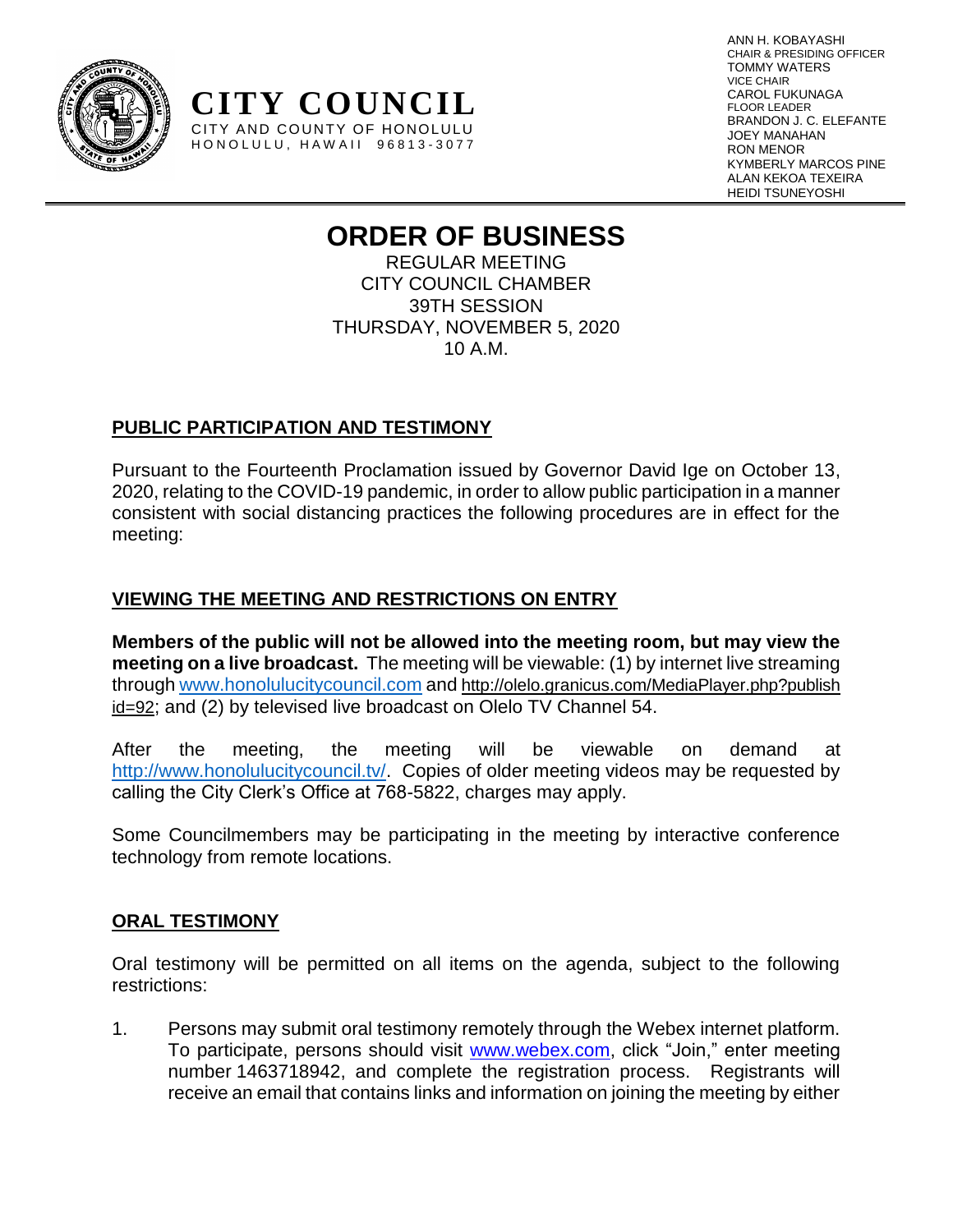phone or video conference. Webex testifiers are strongly encouraged to register at least 24 hours before the start of the meeting. Remote testimony will be taken at the start of the agenda and then closed.

- 2. Each speaker may not have anyone else read their statement and is limited to:
	- a. A three-minute presentation on Public Hearing, New Business, and Sunshined items; and
	- b. A one-minute presentation on all other items.

# **WRITTEN TESTIMONY**

Written testimony may be faxed to 768-3826 or transmitted via the internet at <http://www.honolulu.gov/ccl-testimony-form.html> for distribution at the meeting. If submitted, written testimonies, including the testifier's address, email address and phone number, will be available to the public on both the City's Council's pilot website: [www.honolulucitycouncil.com](http://www.honolulucitycouncil.com/) as well as the City's legacy DocuShare Website. Written testimony will not be accepted in person at the meeting.

Should you have any questions, please call 768-3814 or send an email to jyamane1@honolulu.gov.

#### **The Council will recess from 12:30 p.m. to 1:30 p.m.**

\* \* \* \* \* \*

# **MATERIALS AVAILABLE FOR INSPECTION**

Meeting materials ("*board packet*" under HRS Section 92-7.5) are accessible at [www.honolulucitycouncil.com](http://www.honolulucitycouncil.com/) by clicking on the link for each item on the online agenda for the meeting.

Accommodations are available upon request to persons with disabilities. Please call 768-3814 or send an email t[o jyamane1@honolulu.gov](mailto:jyamane1@honolulu.gov) at least three working days prior to the meeting.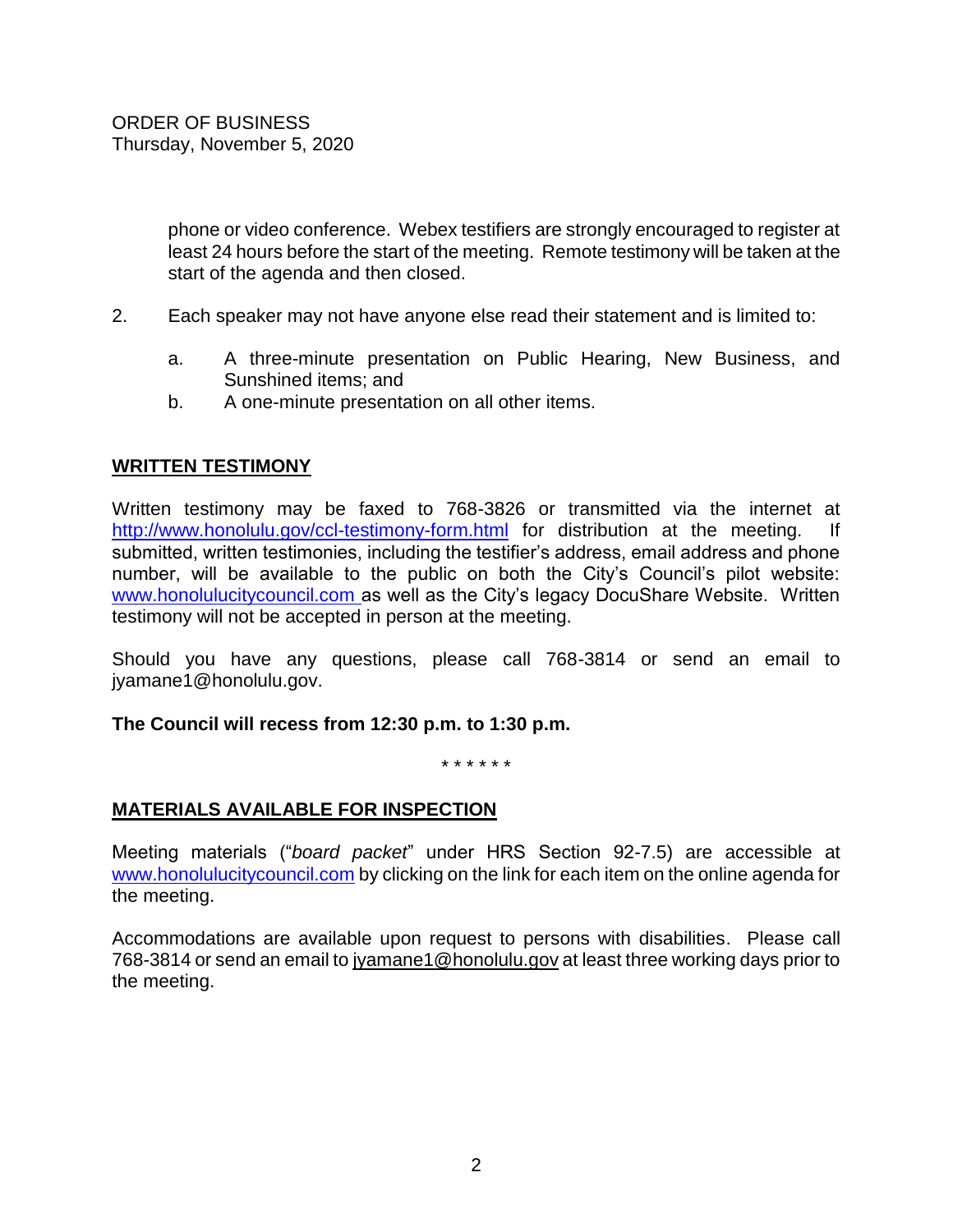# **PLEDGE OF ALLEGIANCE**

# **CALL TO ORDER**

Roll Call

Introduction of Guests

Approval of Minutes of the 38<sup>th</sup> Session

# **ORAL TESTIMONY REMOTELY VIA VIDEO CONFERENCE OR PHONE**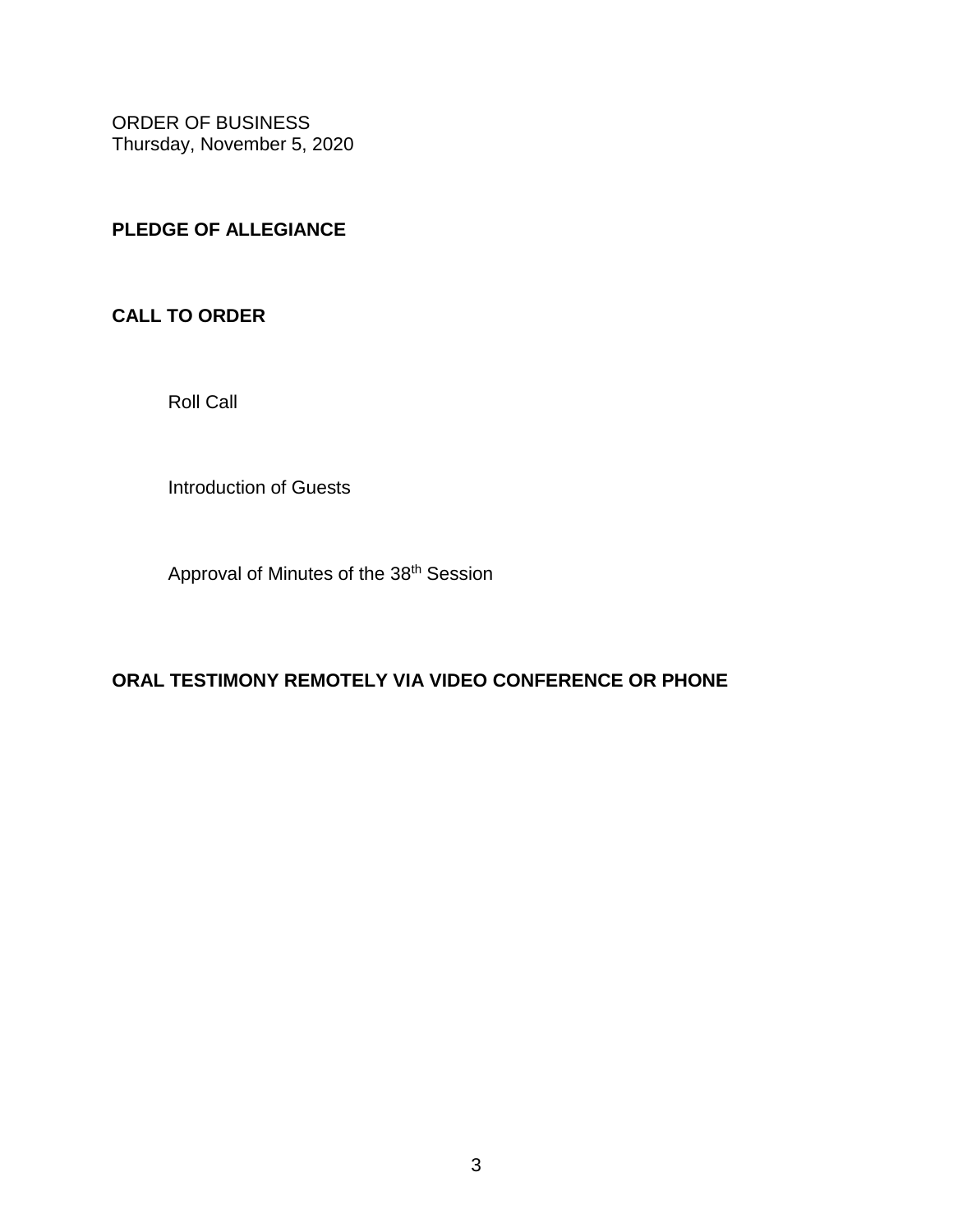# **ORDER OF THE DAY**

# **PUBLIC HEARING/RESOLUTIONS**

[Resolution 20-257](https://hnldoc.ehawaii.gov/hnldoc/document-download?id=8110) (Parks, Community Services and Intergovernmental Affairs)

Relating to the reappointment of Stephen F. Mechler to serve on the Commission on Culture and the Arts of the City and County of Honolulu.

PUBLIC HEARING AND REFERRAL TO COMMITTEE

[Resolution 20-258](https://hnldoc.ehawaii.gov/hnldoc/document-download?id=8111) (Parks, Community Services and Intergovernmental Affairs)

Relating to the reappointment of Vincent A. Hazen to serve on the Commission on Culture and the Arts of the City and County of Honolulu.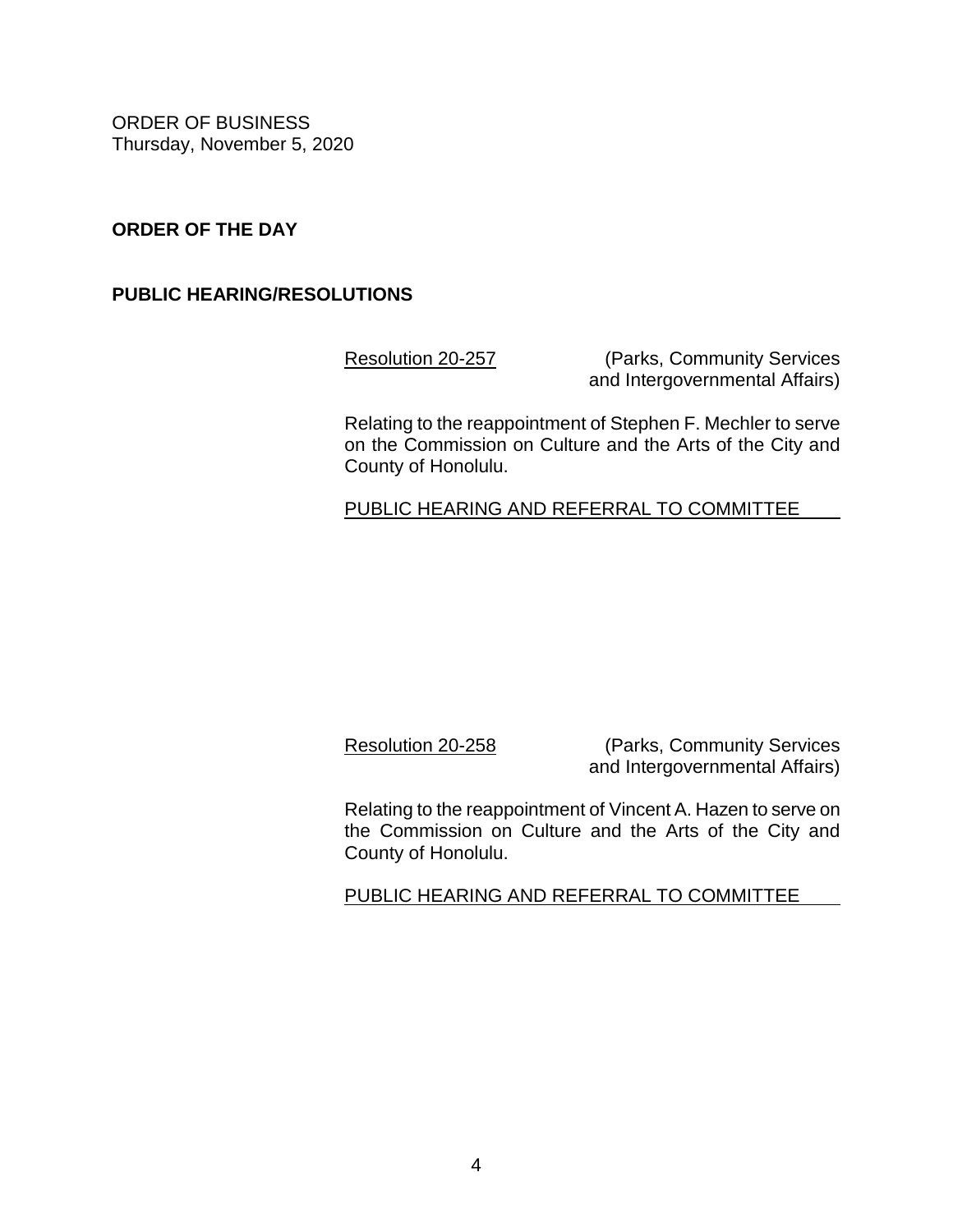# [Resolution 20-259](https://hnldoc.ehawaii.gov/hnldoc/document-download?id=8112) (Budget)

Relating to the reappointment of Malama Minn to serve on the Liquor Commission of the City and County of Honolulu.

# PUBLIC HEARING AND REFERRAL TO COMMITTEE

[Resolution 20-273](https://hnldoc.ehawaii.gov/hnldoc/document-download?id=8312) (Zoning, Planning and Housing)

Confirming the appointment of Mr. Ryan Kamo to serve on the Planning Commission of the City and County of Honolulu.

# PUBLIC HEARING AND REFERRAL TO COMMITTEE

[Resolution 20-274](https://hnldoc.ehawaii.gov/hnldoc/document-download?id=8313) (Executive Matters and Legal Affairs)

Relating to the reappointment of Peter Alder to serve on the Ethics Commission of the City and County of Honolulu.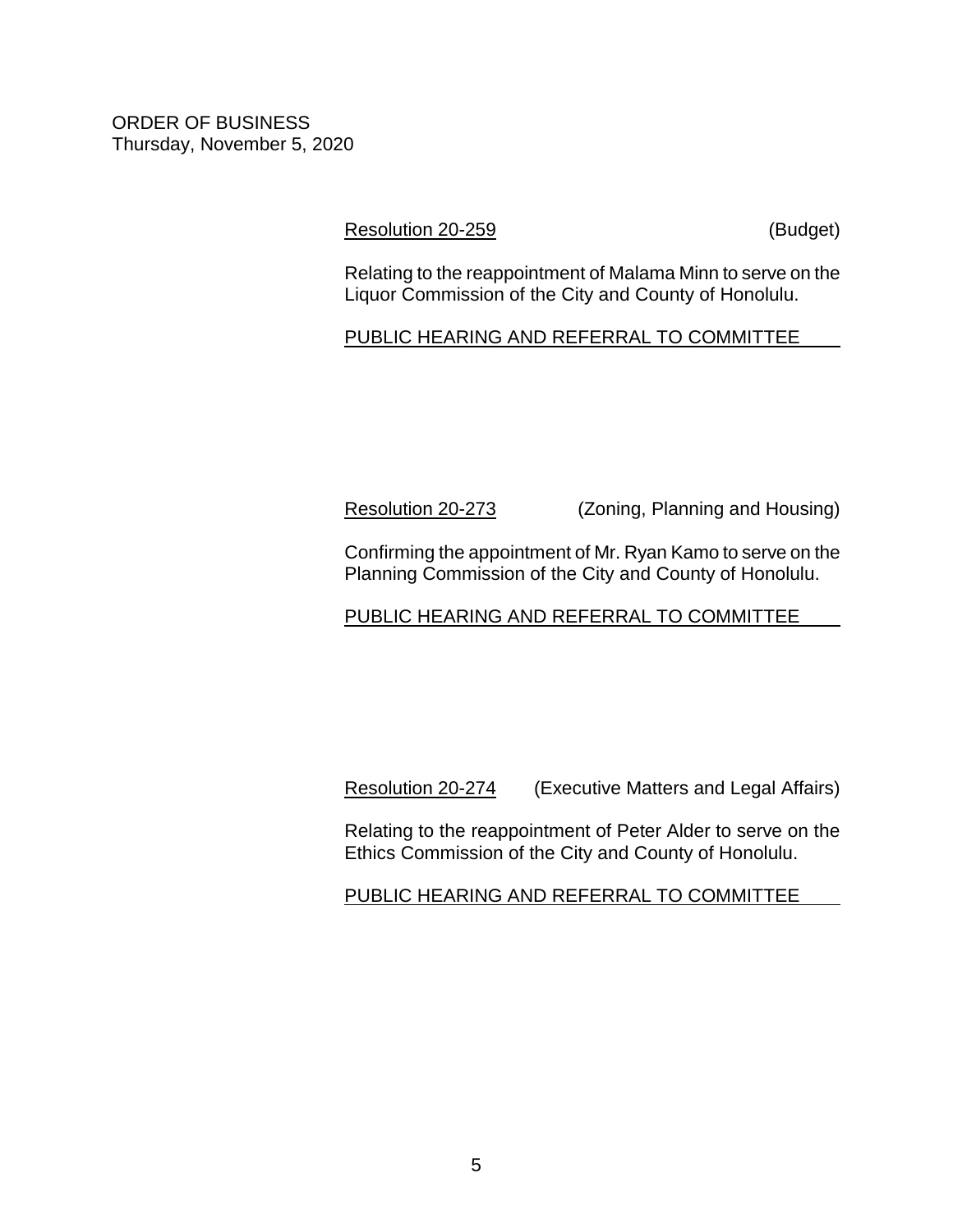# [Resolution 20-275](https://hnldoc.ehawaii.gov/hnldoc/document-download?id=8314) (Budget)

Confirming the reappointment of Mr. Scott Hayashi to serve on the Board of Review I for Real Property Tax Appeals of the City and County of Honolulu.

# PUBLIC HEARING AND REFERRAL TO COMMITTEE

[Resolution 20-276](https://hnldoc.ehawaii.gov/hnldoc/document-download?id=8315) (Zoning, Planning and Housing)

Relating to the appointment of James Wataru to the Zoning Board of Appeals.

# PUBLIC HEARING AND REFERRAL TO COMMITTEE

# [Resolution 20-277](https://hnldoc.ehawaii.gov/hnldoc/document-download?id=8316) (Budget)

Confirming the appointment of Mr. Cameron Higgins to serve on the Board of Review I for Real Property Tax Appeals of the City and County of Honolulu.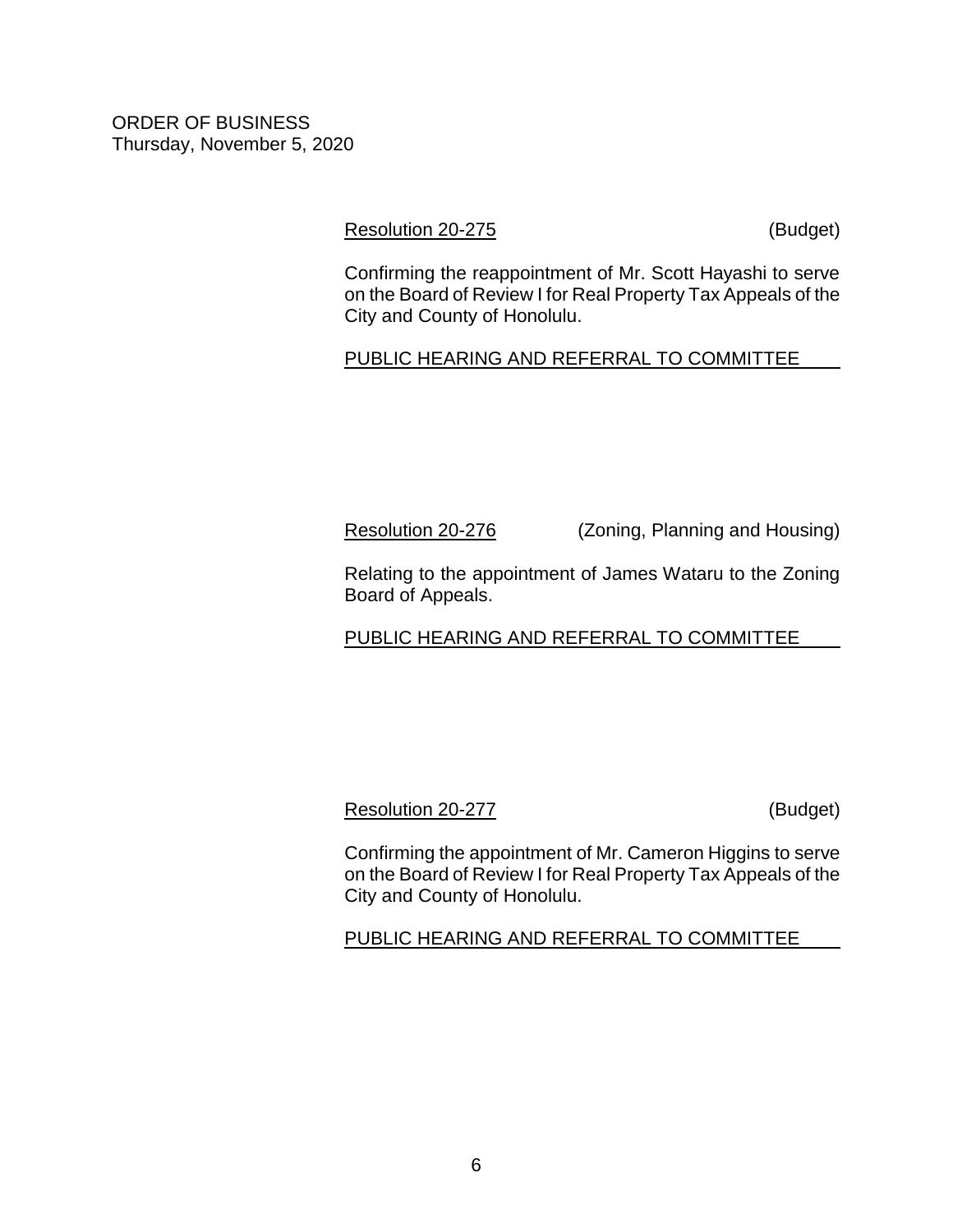[Resolution 20-278](https://hnldoc.ehawaii.gov/hnldoc/document-download?id=8317) (Executive Matters and Legal Affairs)

Confirming the appointment of Clyde Hayashi to serve on the Civil Service Commission of the City and County of Honolulu.

PUBLIC HEARING AND REFERRAL TO COMMITTEE

[Resolution 20-279](https://hnldoc.ehawaii.gov/hnldoc/document-download?id=8318) (Public Safety and Welfare)

Confirming the reappointment of Joseph Miller to serve on the Citizens Advisory Commission on Civil Defense of the City and County of Honolulu.

PUBLIC HEARING AND REFERRAL TO COMMITTEE

[Resolution 20-280](https://hnldoc.ehawaii.gov/hnldoc/document-download?id=8319) (Budget)

Confirming the appointment of Ms. Jennifer Andrews to serve on the Board of Review III for Real Property Tax Appeals of the City and County of Honolulu.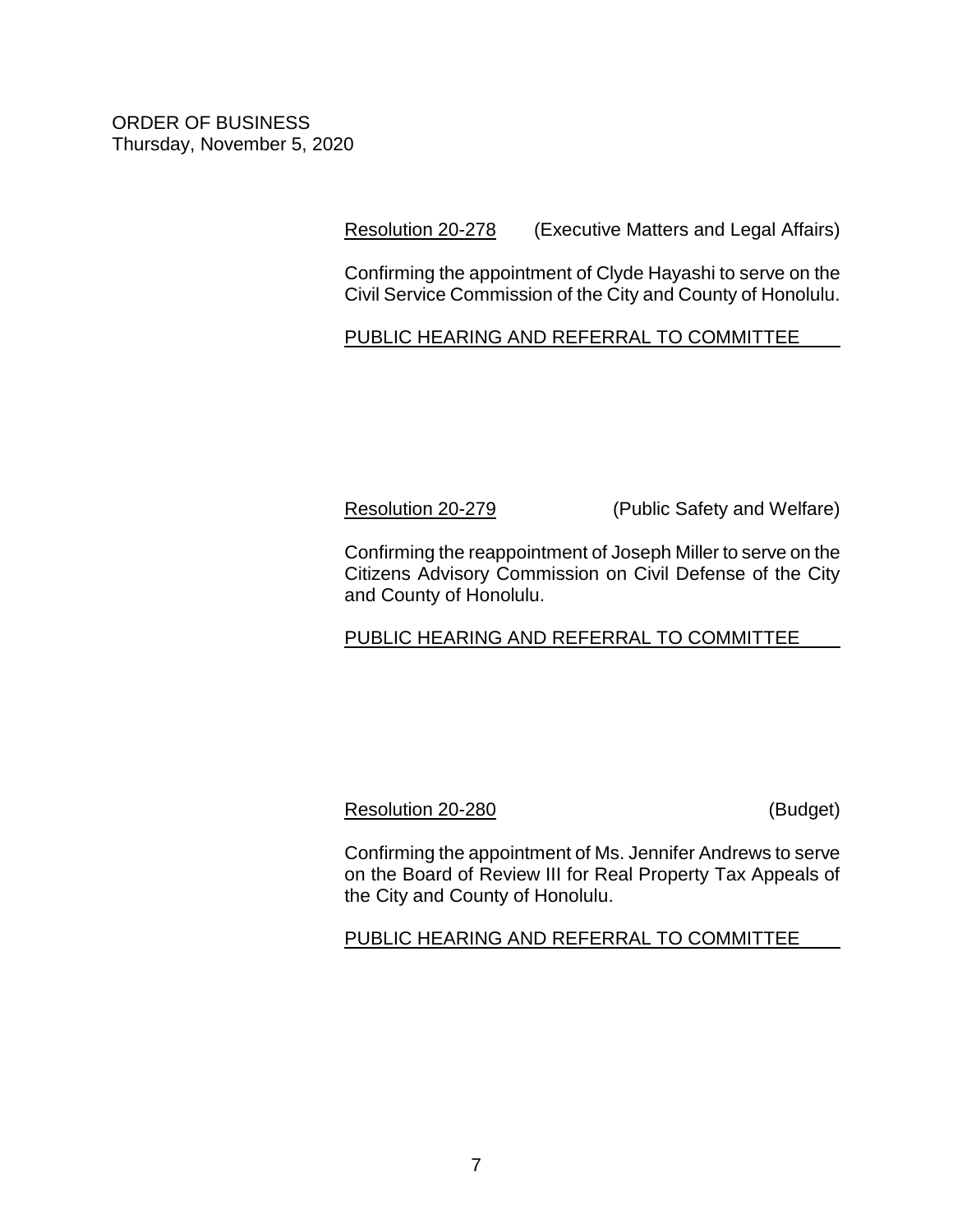[Resolution 20-281](https://hnldoc.ehawaii.gov/hnldoc/document-download?id=8320) (Parks, Community Services and Intergovernmental Affairs)

Confirming the reappointment of Tyler Dos Santos-Tam to serve on the Neighborhood Commission of the City and County of Honolulu.

# PUBLIC HEARING AND REFERRAL TO COMMITTEE

[Resolution 20-282](https://hnldoc.ehawaii.gov/hnldoc/document-download?id=8321) (Public Safety and Welfare)

Relating to the reappointment of Max S.Y. Hannemann to serve on the Fire Commission of the City and County of Honolulu.

PUBLIC HEARING AND REFERRAL TO COMMITTEE

# [Resolution 20-283](https://hnldoc.ehawaii.gov/hnldoc/document-download?id=8322) (Budget)

Confirming the appointment of Ms. Catherine Segi to serve on the Board of Review II for Real Property Tax Appeals of the City and County of Honolulu.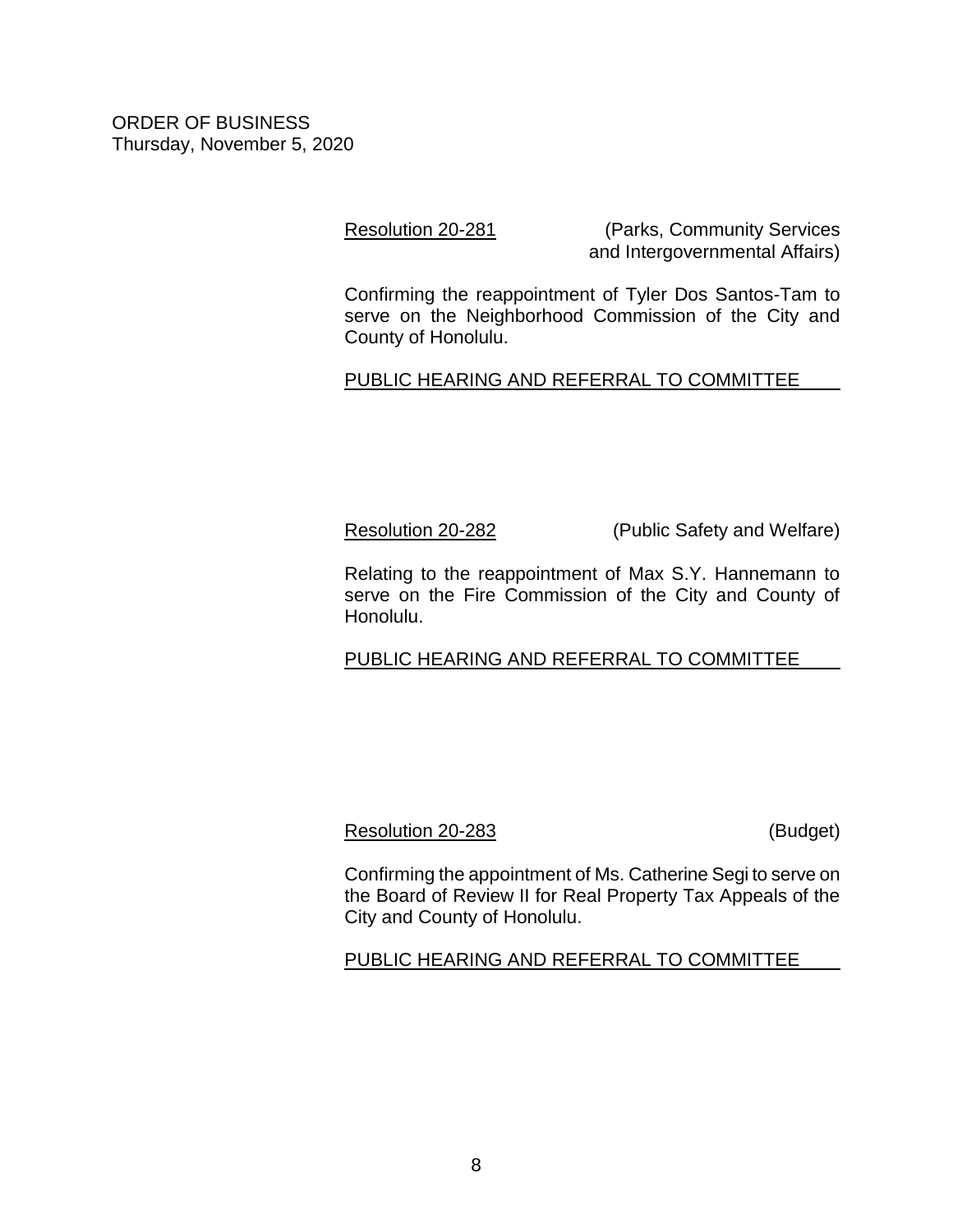[Resolution 20-284](https://hnldoc.ehawaii.gov/hnldoc/document-download?id=8323) (Budget)

Relating to the reappointment of Darren Y.T. Lee to serve on the Liquor Commission of the City and County of Honolulu.

PUBLIC HEARING AND REFERRAL TO COMMITTEE

[Resolution 20-285](https://hnldoc.ehawaii.gov/hnldoc/document-download?id=8324) (Parks, Community Services and Intergovernmental Affairs)

Relating to the appointment of Andrew Rosen to serve on the Commission on Culture and the Arts of the City and County of Honolulu.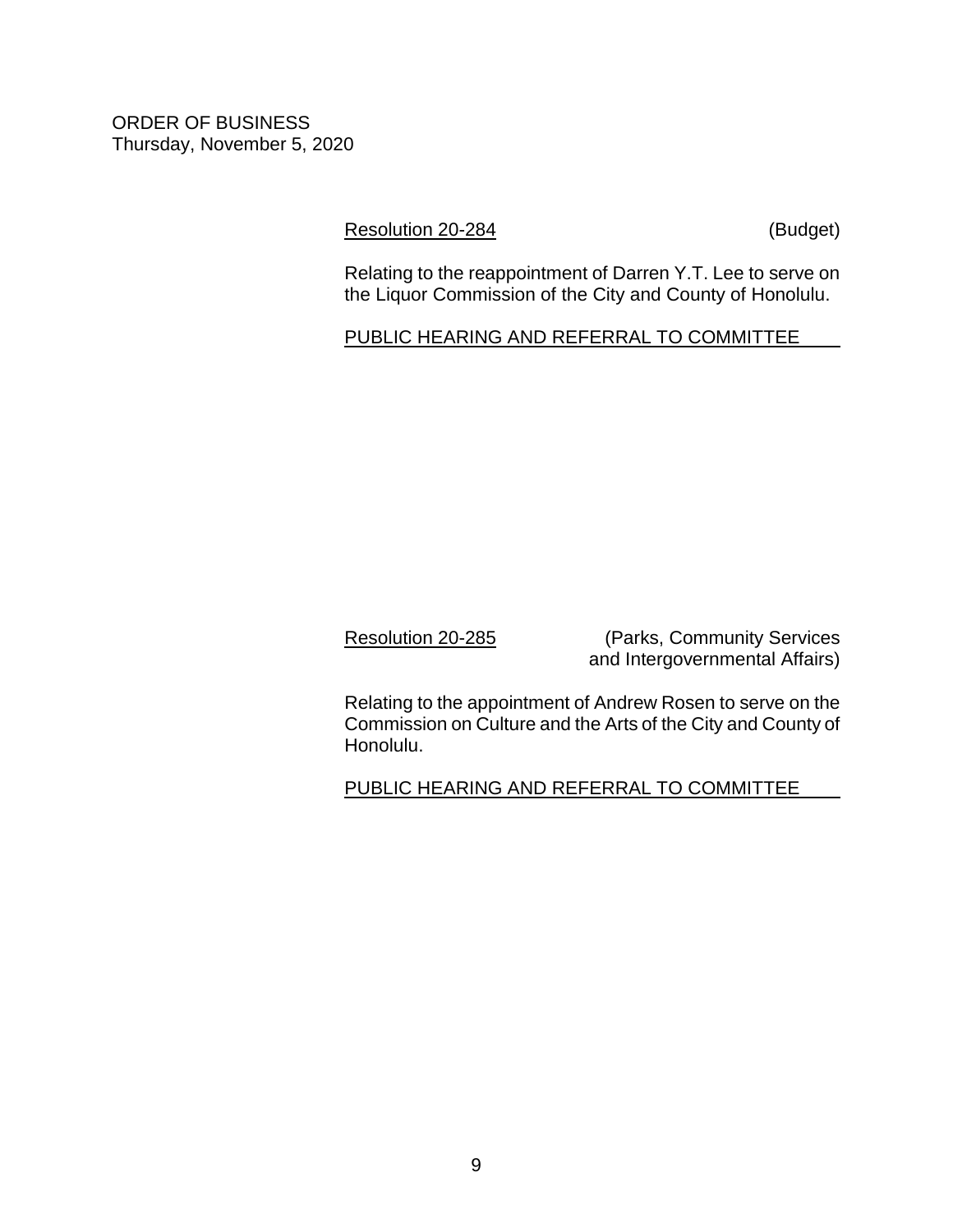ZONING, PLANNING AND HOUSING

[CR-267](https://hnldoc.ehawaii.gov/hnldoc/document-download?id=8269) [Resolution 20-222](https://hnldoc.ehawaii.gov/hnldoc/document-download?id=7657) and

[Resolution 20-222, Proposed CD1](https://hnldoc.ehawaii.gov/hnldoc/document-download?id=8449)

Approving the East Kapolei Neighborhood Transit-Oriented Development (TOD) Plan.

ADOPT COMMITTEE REPORT AND REFER THE RESOLUTIONS TO THE COMMITTEE ON ZONING, PLANNING AND HOUSING

[CR-268](https://hnldoc.ehawaii.gov/hnldoc/document-download?id=8270) [Resolution 20-224](https://hnldoc.ehawaii.gov/hnldoc/document-download?id=7666) and

[Resolution 20-224, Proposed CD1](https://hnldoc.ehawaii.gov/hnldoc/document-download?id=8450)

Approving the Halawa Area Transit-Oriented Development (TOD) Plan.

ADOPT COMMITTEE REPORT AND REFER THE RESOLUTIONS TO THE COMMITTEE ON ZONING, PLANNING AND HOUSING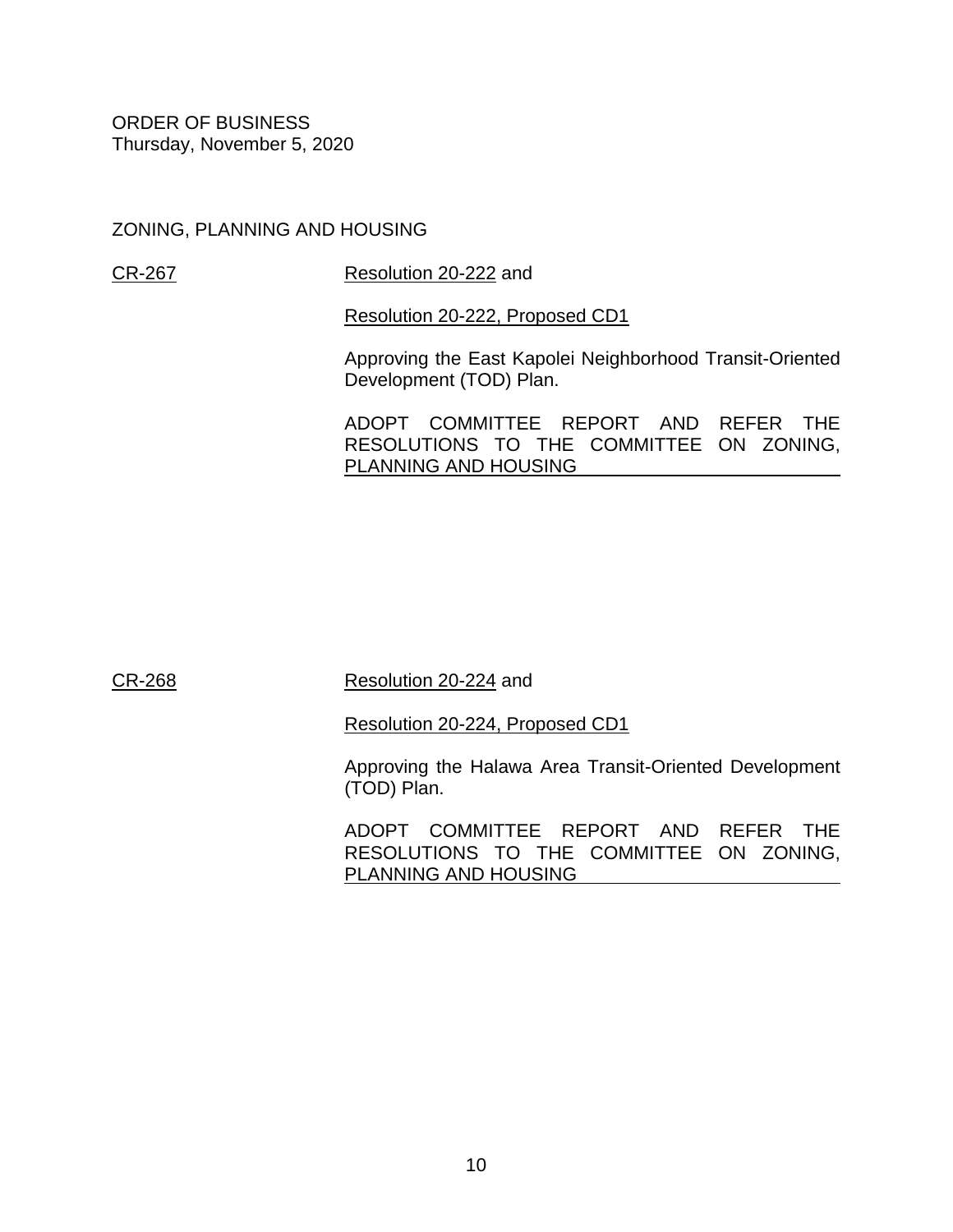# **APPOINTMENTS – RESOLUTIONS**

PUBLIC INFRASTRUCTURE, TECHNOLOGY AND SUSTAINABILITY

[CR-256](https://hnldoc.ehawaii.gov/hnldoc/document-download?id=8237) [Resolution 20-240](https://hnldoc.ehawaii.gov/hnldoc/document-download?id=7807)

Relating to the reappointment of Bryan P. Andaya to serve on the Board of Water Supply of the City and County of Honolulu.

FOR ADOPTION

[CR-257](https://hnldoc.ehawaii.gov/hnldoc/document-download?id=8238) [Resolution 20-241, CD1](https://hnldoc.ehawaii.gov/hnldoc/document-download?id=8288)

Confirming the reappointment of Dr. Charles Fletcher, III, to serve on the Climate Change Commission of the City and County of Honolulu.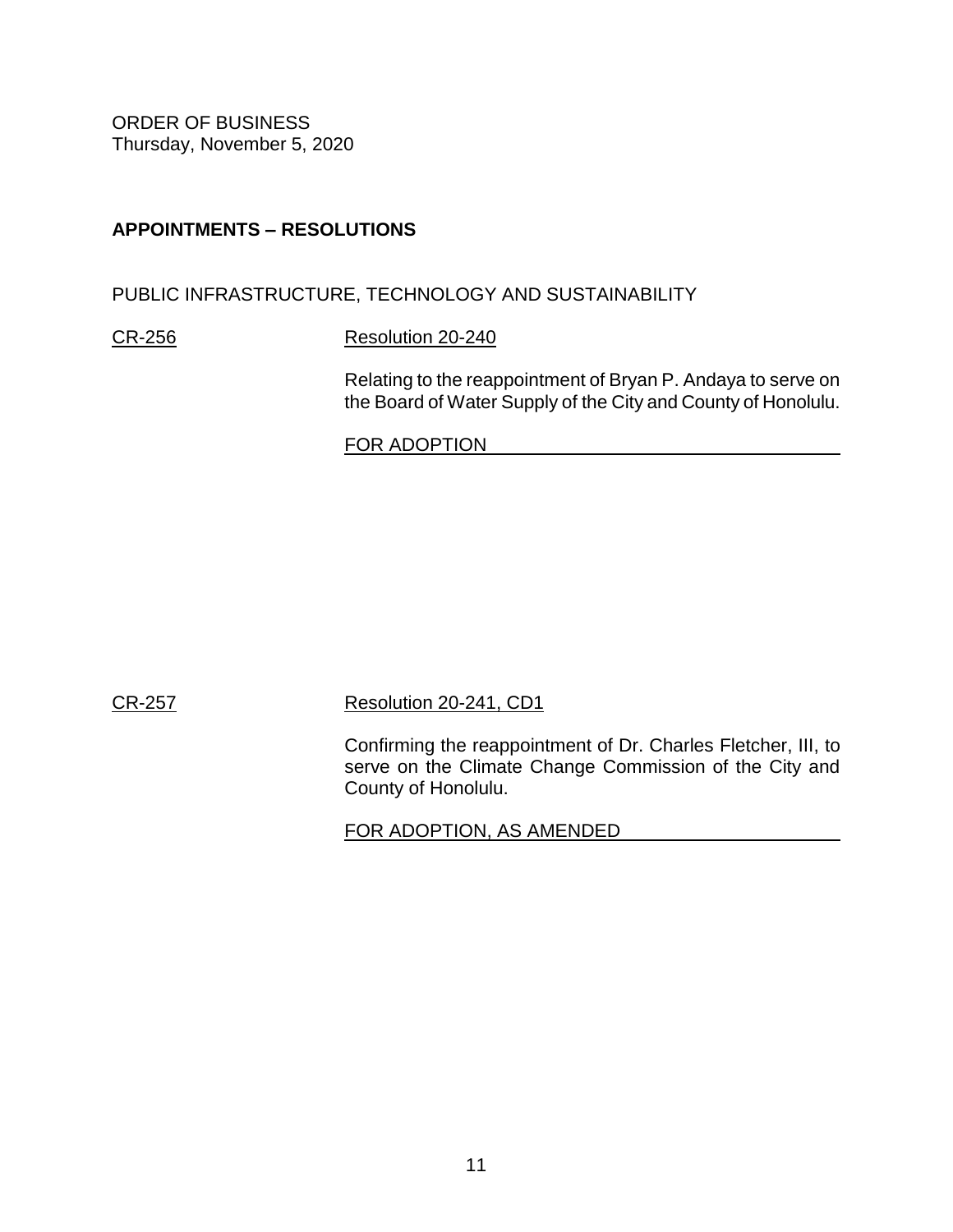# **PUBLIC HEARING/SECOND READING**

## PARKS, COMMUNITY SERVICES AND INTERGOVERNMENTAL AFFAIRS

#### [CR-238](https://hnldoc.ehawaii.gov/hnldoc/document-download?id=7864) [Bill 10](https://hnldoc.ehawaii.gov/hnldoc/document-download?id=5595)

Relating to Department of Parks and Recreation permits. (Amending the ordinances relating to permits issued by the Department of Parks and Recreation, in particular, this ordinance requires gender equity for sports activities requiring a park use permit.)

### PASS SECOND READING

# [CR-239](https://hnldoc.ehawaii.gov/hnldoc/document-download?id=7865) [Bill 59, CD1](https://hnldoc.ehawaii.gov/hnldoc/document-download?id=8230)

Relating to parks. (Facilitating the administration of the Adopt-a-Park program and Community Recreational Gardening program expansion.)

PASS SECOND READING, AS AMENDED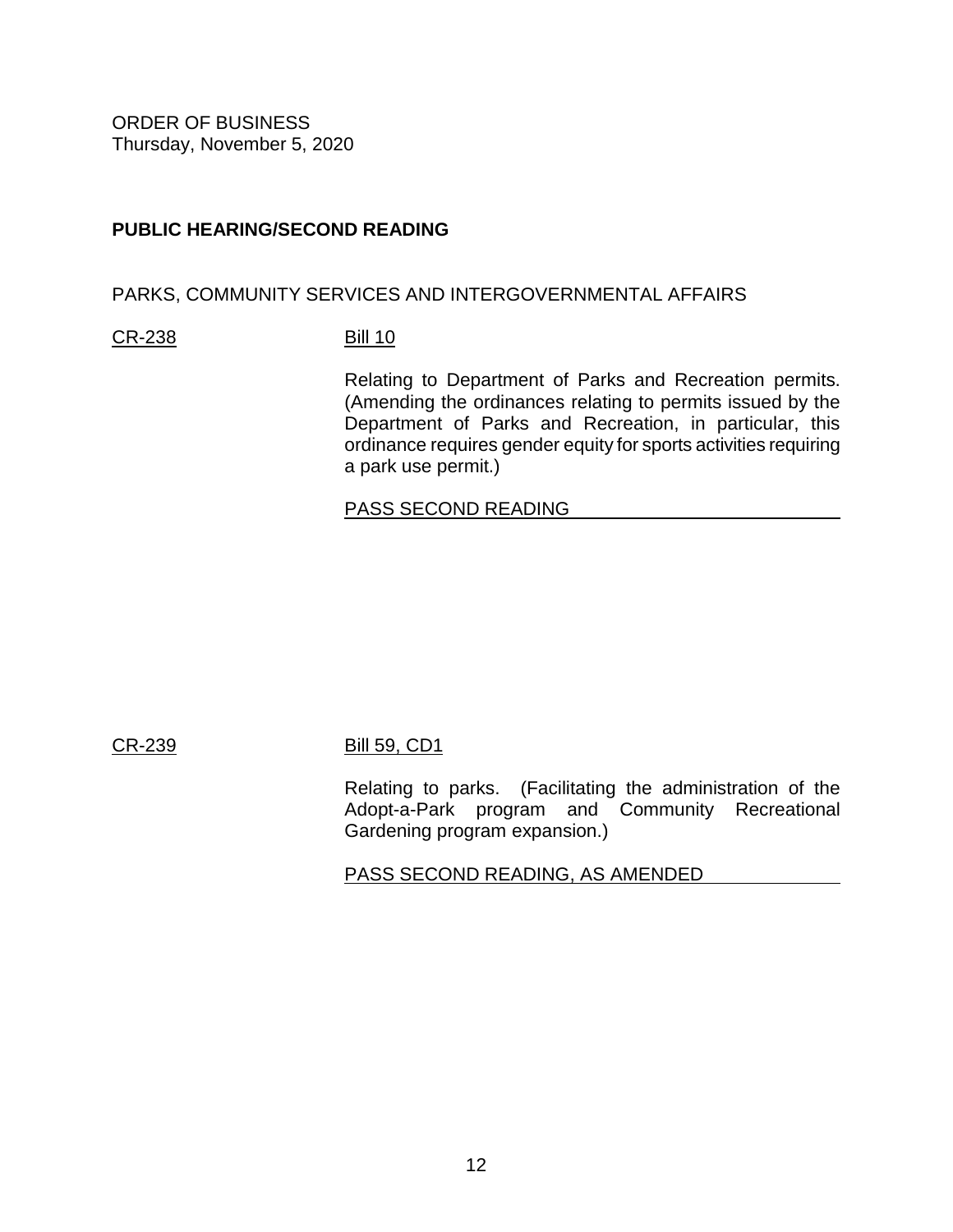# BUSINESS, ECONOMIC DEVELOPMENT AND TOURISM

[CR-242](https://hnldoc.ehawaii.gov/hnldoc/document-download?id=8154) [Bill 70](https://hnldoc.ehawaii.gov/hnldoc/document-download?id=7958)

Relating to the establishment of a Keep Hawaii Hawaii Pass Program to stimulate economic development. (Establishing a program that would allow both visitors and residents to purchase passes for discounts and priority access to popular Oahu attractions, stimulate the economy, and raise funds to improve and maintain Oahu's natural resources impacted by tourism.)

#### PASS SECOND READING

[Bill 70, Proposed FD1](https://hnldoc.ehawaii.gov/hnldoc/document-download?id=8409) (Submitted by Councilmember Pine)

BUDGET

#### [CR-249](https://hnldoc.ehawaii.gov/hnldoc/document-download?id=8161) [Bill 65, CD1](https://hnldoc.ehawaii.gov/hnldoc/document-download?id=8285)

To amend Chapter 2 of the Revised Ordinances of Honolulu 1990, as amended, relating to the Office of Climate Change, Sustainability and Resiliency. (Describing the duties and responsibilities of the Office of Climate Change, Sustainability and Resiliency.)

PASS SECOND READING, AS AMENDED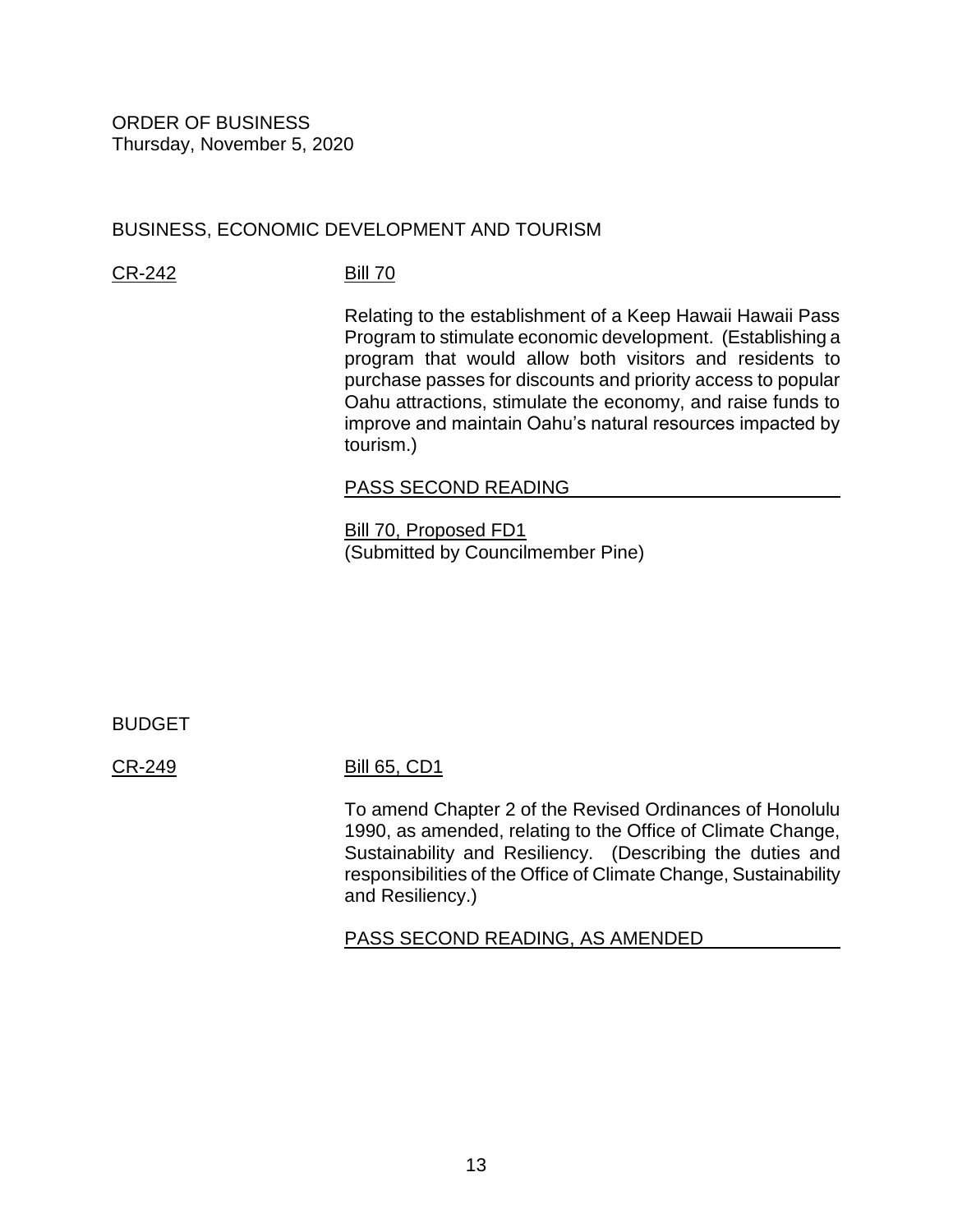BUDGET (Cont'd.)

# [CR-250](https://hnldoc.ehawaii.gov/hnldoc/document-download?id=8162) [Bill 71, CD1](https://hnldoc.ehawaii.gov/hnldoc/document-download?id=8286)

Amending Ordinance No. 18-39. (Updating and amending Ordinance 18-39, as amended by Ordinance 19-25, regarding the limitations on the City Subsidy to the capital cost of the Honolulu Rail Transit Project.)

PASS SECOND READING, AS AMENDED

[CR-251](https://hnldoc.ehawaii.gov/hnldoc/document-download?id=8231) [Bill 76](https://hnldoc.ehawaii.gov/hnldoc/document-download?id=7996)

Relating to real property taxation. (Addressing the taxation of vacant residential properties.)

# PASS SECOND READING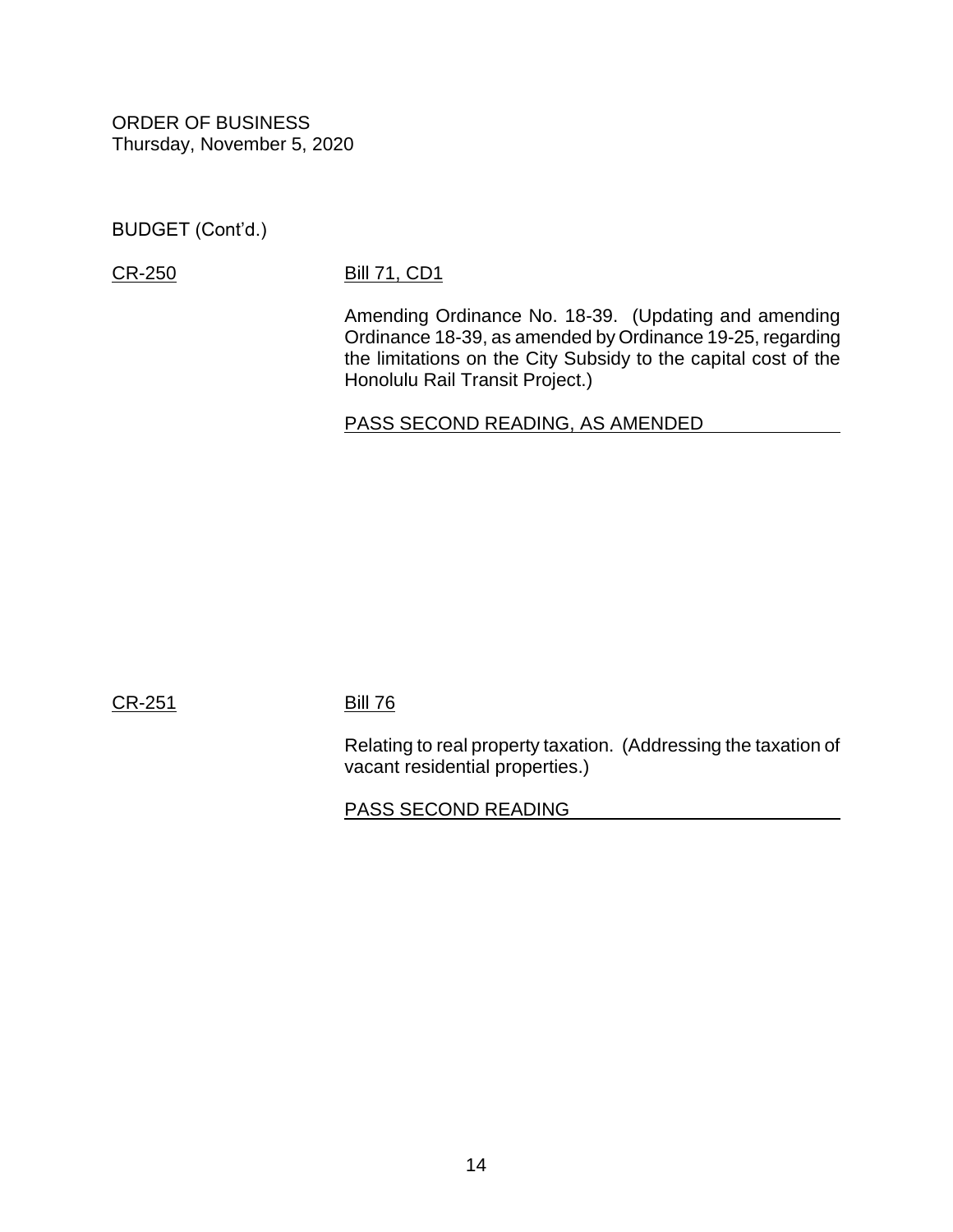# PUBLIC INFRASTRUCTURE, TECHNOLOGY AND SUSTAINABILITY

## [CR-255](https://hnldoc.ehawaii.gov/hnldoc/document-download?id=8236) [Bill 75](https://hnldoc.ehawaii.gov/hnldoc/document-download?id=7995)

Relating to fire safety. (Extending by one year various deadlines in the Fire Code of the City and County of Honolulu that were established by Ordinance 18-14 and Ordinance 19-4 in light of unexpected business interruptions and job losses associated with Hawaii's COVID-19 shutdowns in 2020.)

# PASS SECOND READING

ZONING, PLANNING AND HOUSING

[CR-261](https://hnldoc.ehawaii.gov/hnldoc/document-download?id=8263) [Bill 57, CD1](https://hnldoc.ehawaii.gov/hnldoc/document-download?id=8350)

Relating to detached dwellings. (Further addressing the regulations on large residential structures in residential districts.)

PASS SECOND READING, AS AMENDED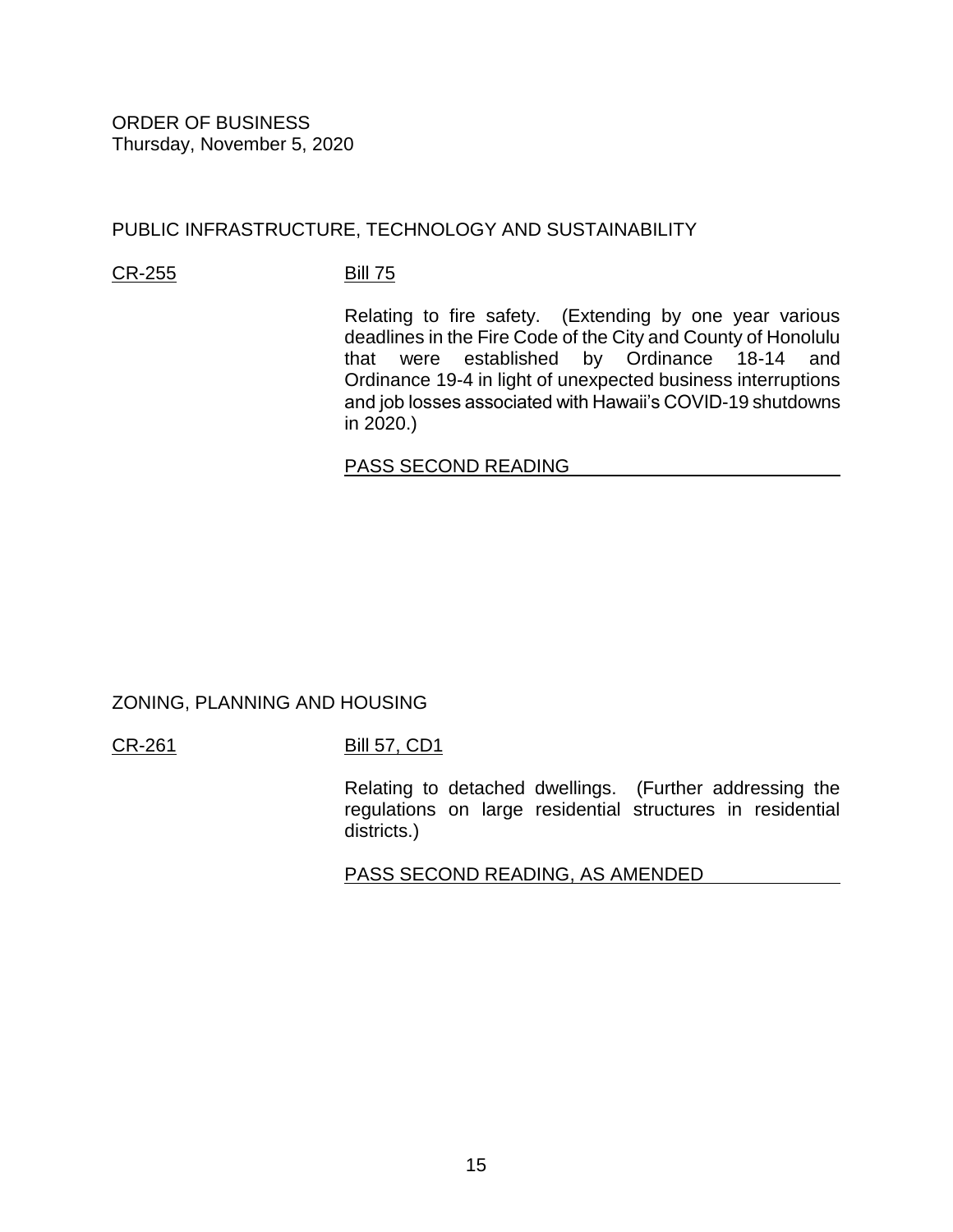ZONING, PLANNING AND HOUSING (Cont'd.)

[CR-262](https://hnldoc.ehawaii.gov/hnldoc/document-download?id=8264) [Bill 58](https://hnldoc.ehawaii.gov/hnldoc/document-download?id=7334)

Relating to clean energy projects. (Developing expedited permitting procedures for consumer clean energy projects in order to support rapid consumer adoption of clean energy solutions while continuing to protect the health and safety of Honolulu's residents.)

# PASS SECOND READING

# [CR-266](https://hnldoc.ehawaii.gov/hnldoc/document-download?id=8268) [Bill 64, CD1](https://hnldoc.ehawaii.gov/hnldoc/document-download?id=8448)

To adopt an amendment to the 'Ewa Development Plan (2013) for the City and County of Honolulu. (Amending portions of the existing Development Plan for 'Ewa, Article 3, Chapter 24, Appendix 24-3, Revised Ordinances of Honolulu 1990, as described in Exhibit A.)

PASS SECOND READING, AS AMENDED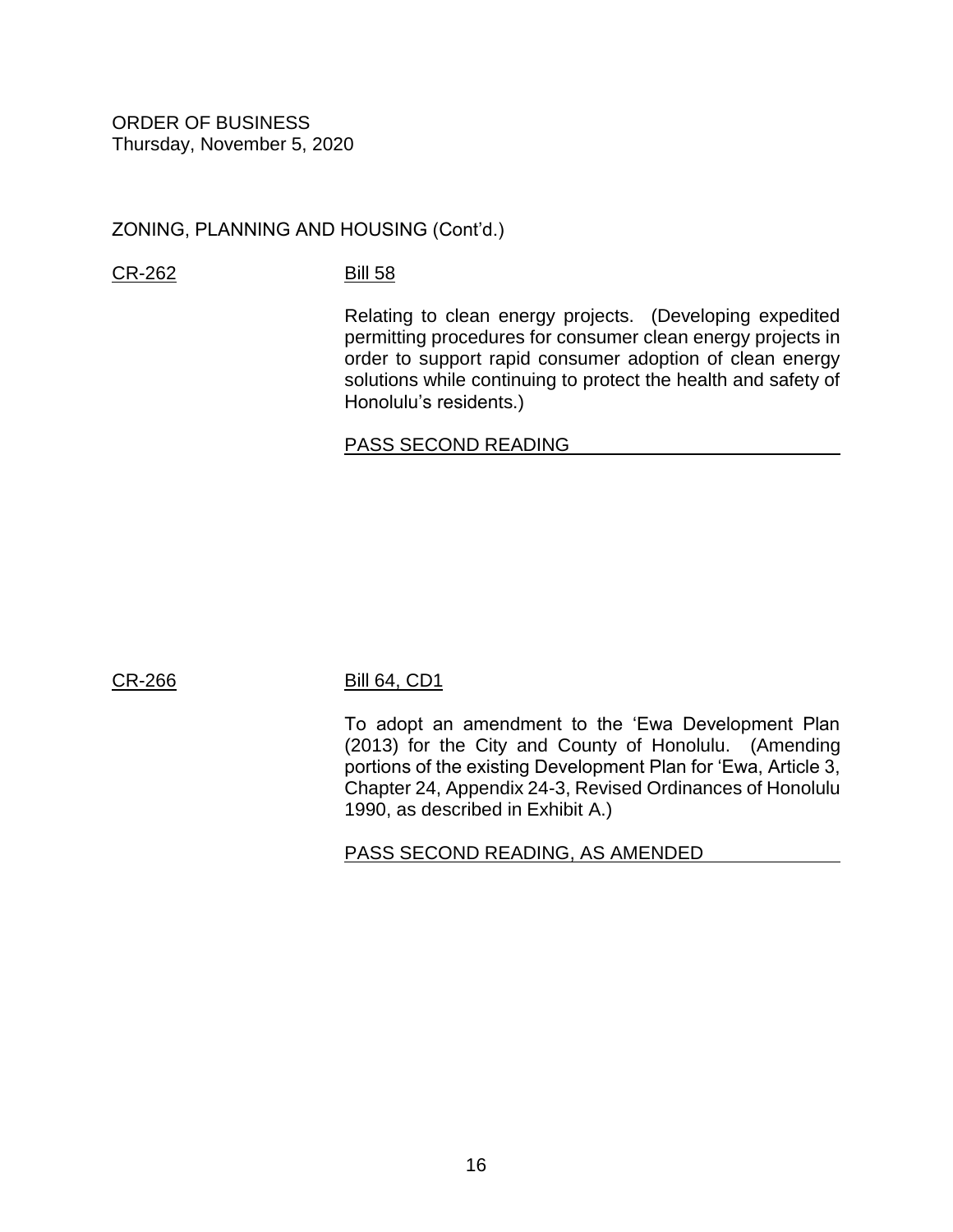# **THIRD READING**

BUDGET

[CR-248](https://hnldoc.ehawaii.gov/hnldoc/document-download?id=8160) [Bill 17, CD1](https://hnldoc.ehawaii.gov/hnldoc/document-download?id=8284)

Relating to real property taxation. (Addressing the real property tax exemption for homes of totally disabled veterans.)

# PASS THIRD READING, AS AMENDED

# PUBLIC INFRASTRUCTURE, TECHNOLOGY AND SUSTAINABILITY

# [CR-254](https://hnldoc.ehawaii.gov/hnldoc/document-download?id=8235) [Bill 7, CD1](https://hnldoc.ehawaii.gov/hnldoc/document-download?id=8289)

Relating to sewer systems. (Addressing unsewered properties with individual wastewater disposal systems within improvement districts.)

#### PASS THIRD READING, AS AMENDED

[Bill 7, CD1, Proposed FD1](https://hnldoc.ehawaii.gov/hnldoc/document-download?id=8468) (Submitted by Councilmember Fukunaga)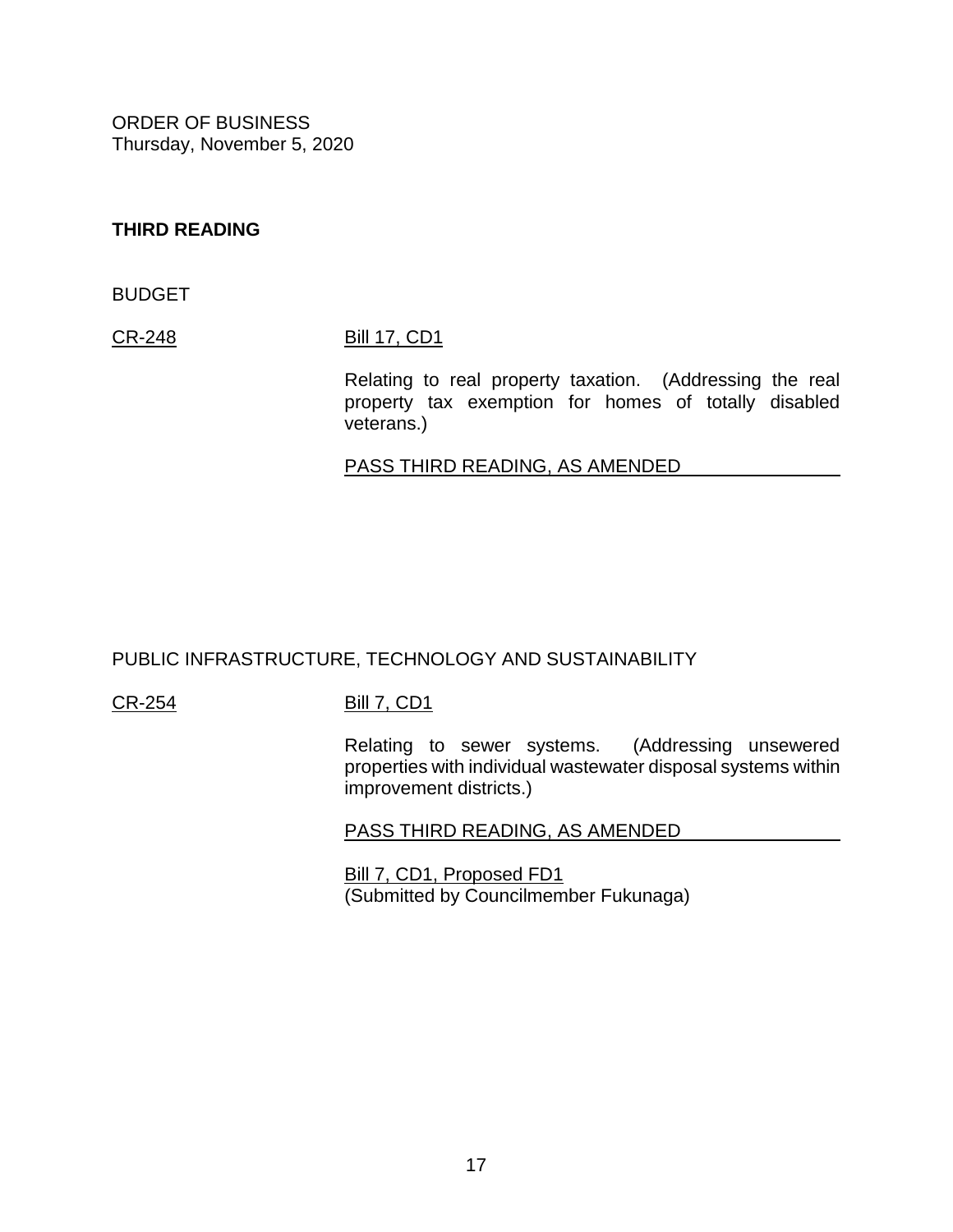## TRANSPORTATION

### [CR-264](https://hnldoc.ehawaii.gov/hnldoc/document-download?id=8266) [Bill 47, CD1](https://hnldoc.ehawaii.gov/hnldoc/document-download?id=7894)

Relating to crosswalks. (Establishing requirements concerning the City Administration's provision or offer to provide a presentation to the affected neighborhood board prior to the removal or relocation of an established, marked crosswalk.)

### PASS THIRD READING

# PUBLIC SAFETY AND WELFARE

#### [CR-265](https://hnldoc.ehawaii.gov/hnldoc/document-download?id=8267) [Bill 14, CD1](https://hnldoc.ehawaii.gov/hnldoc/document-download?id=8348)

Relating to firefighters and emergency rescue operations. (Supporting our City's firefighters and their mission to save lives, especially those personnel assigned to emergency rescue operations on land and sea.)

# PASS THIRD READING, AS AMENDED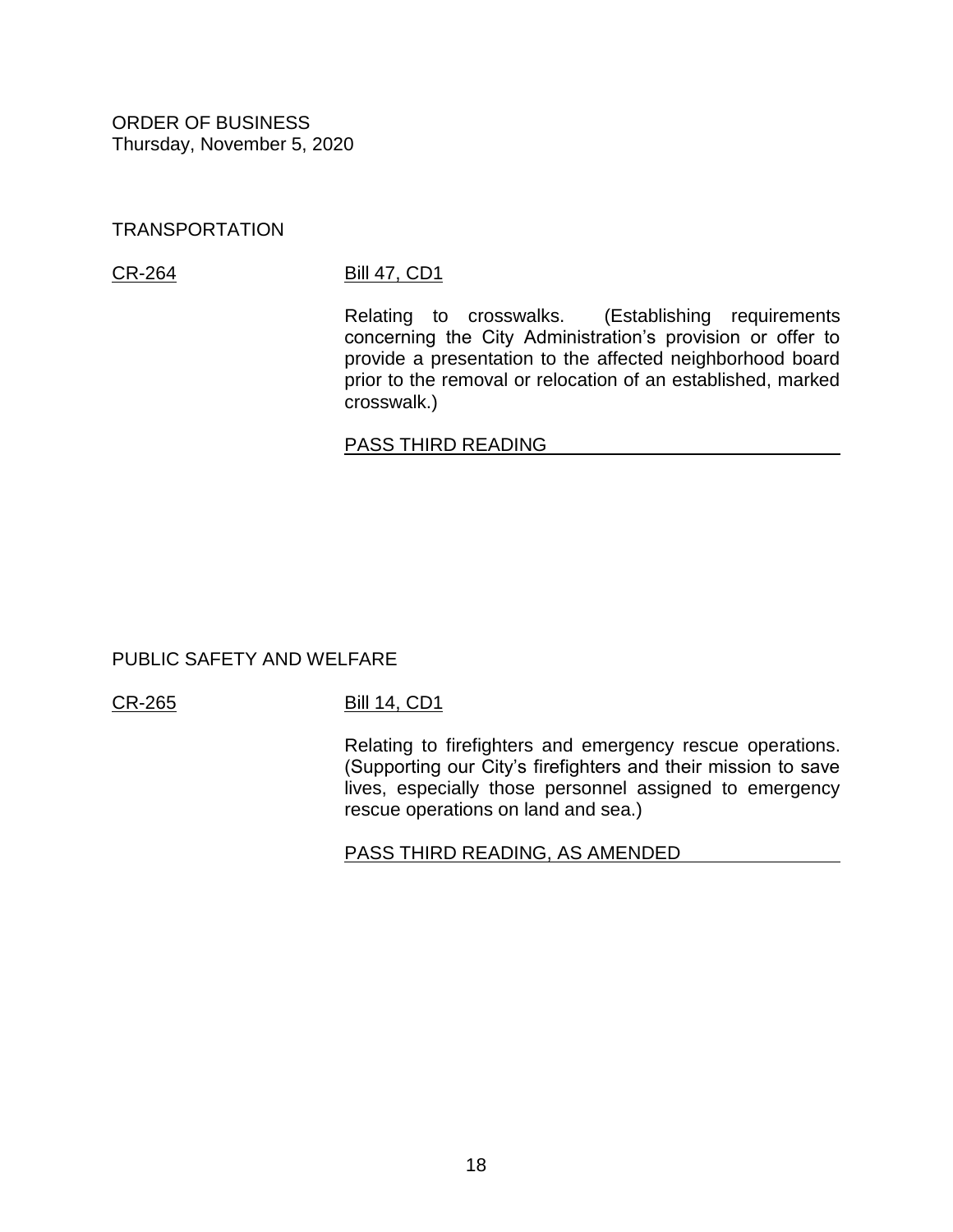# **FIRST READING**

[Bill 81](https://hnldoc.ehawaii.gov/hnldoc/document-download?id=8034) (Budget)

Relating to real property taxation. (Providing real property tax relief for certain properties that are used as community gardens.)

# PASS FIRST READING

[Bill 82](https://hnldoc.ehawaii.gov/hnldoc/document-download?id=8098) (Public Infrastructure, Technology and Sustainability)

Relating to reporting requirements for inspections of Cityowned streams. (Requiring the Director and Chief Engineer of the Department of Facility Maintenance to periodically post on a website maintained by that department a written report on the status of the inspection of each City-owned stream.)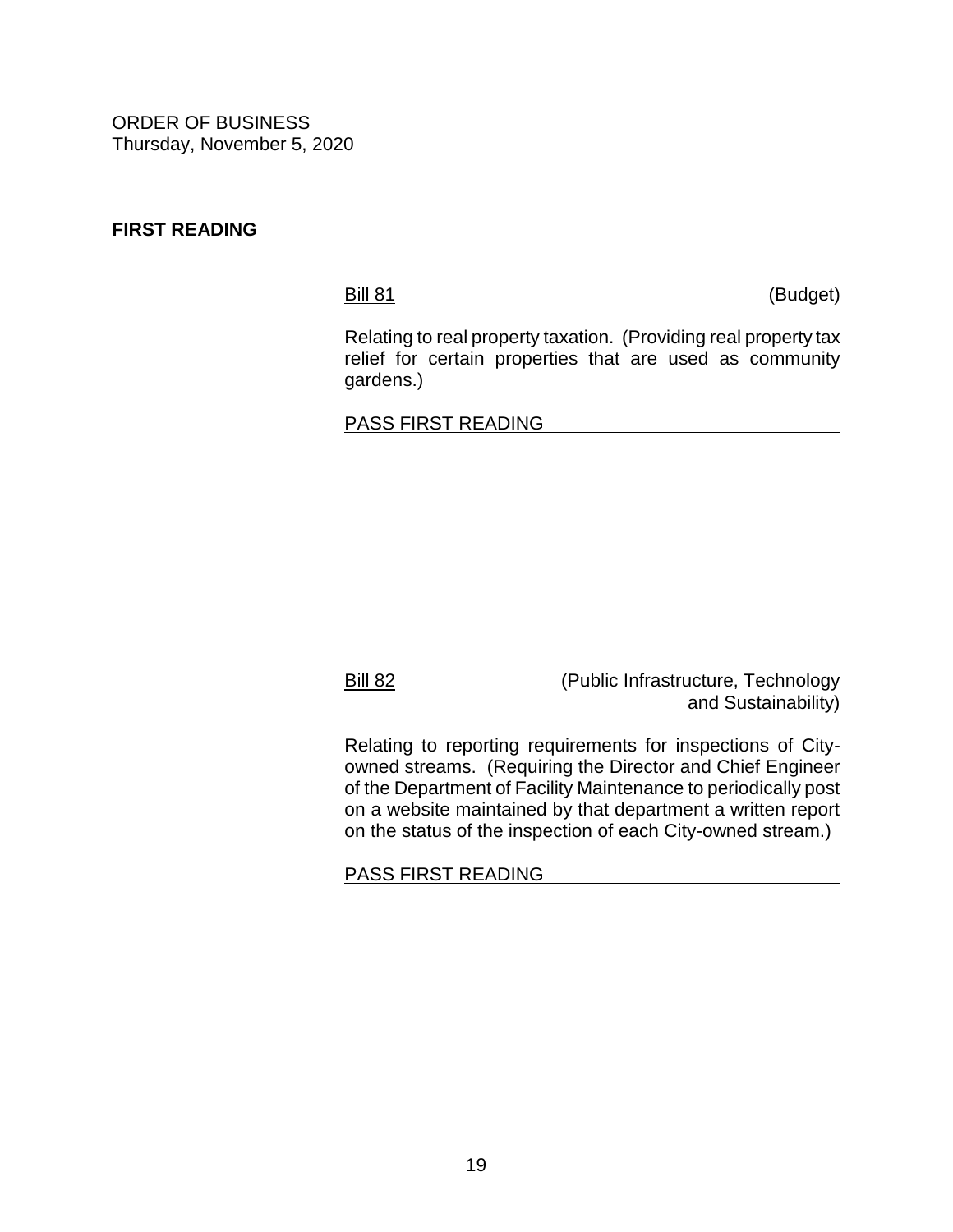[Bill 83](https://hnldoc.ehawaii.gov/hnldoc/document-download?id=8387) (Public Infrastructure, Technology and Sustainability)

Relating to sustainability. (Allowing the public to cultivate edible plants in City owned rights-of-way.)

PASS FIRST READING

[Bill 84](https://hnldoc.ehawaii.gov/hnldoc/document-download?id=8399) (Public Infrastructure, Technology and Sustainability)

Relating to fire safety. (Amending the Fire Code of the City and County of Honolulu to further address fire safety in highrise buildings.)

PASS FIRST READING

[Bill 85](https://hnldoc.ehawaii.gov/hnldoc/document-download?id=8413) (Transportation)

Relating to abandoned vehicles. (Establishing certain provisions relating to the abandonment of vehicles including the denial of vehicle registration and a driver's license to any person who has abandoned a vehicle on a public street or highway.)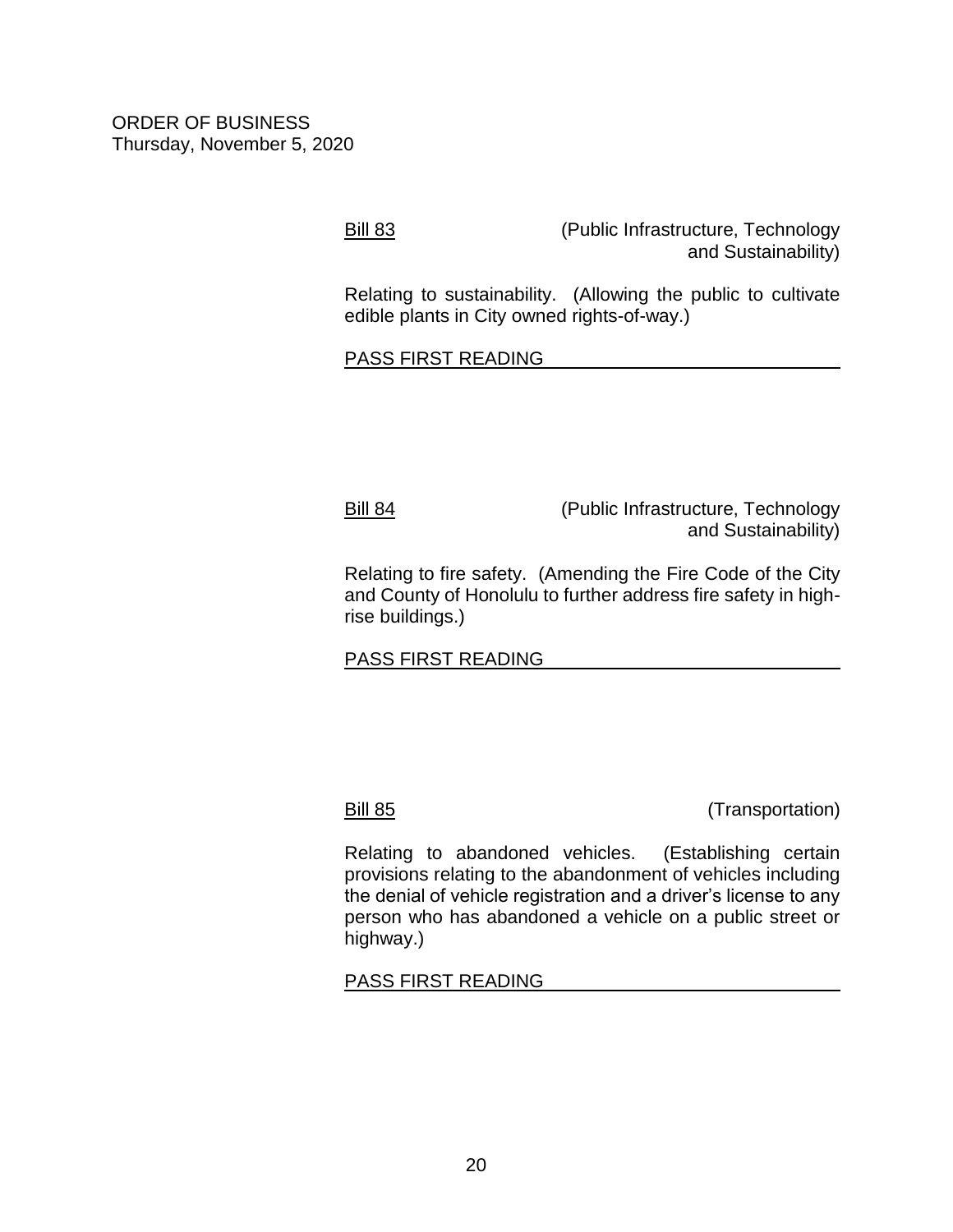[Bill 86](https://hnldoc.ehawaii.gov/hnldoc/document-download?id=8414) (Transportation)

Relating to motor vehicles. (Ensuring the proper transfer and registration of motor vehicles in the City.)

#### PASS FIRST READING

[Bill 87](https://hnldoc.ehawaii.gov/hnldoc/document-download?id=8444) (Budget)

Relating to public transit. (Amending Chapter 13, Revised Ordinances of Honolulu 1990, to amend the fare for paratransit services.)

### PASS FIRST READING

[Bill 88](https://hnldoc.ehawaii.gov/hnldoc/document-download?id=8424) (Zoning, Planning and Housing)

To adopt the revised East Honolulu Sustainable Communities Plan for the City and County of Honolulu. (Repealing the existing Sustainable Communities Plan for East Honolulu, Chapter 24, Article 4, Revised Ordinances of Honolulu, and adopting a new Article 4 incorporating the revised East Honolulu Sustainable Communities Plan.)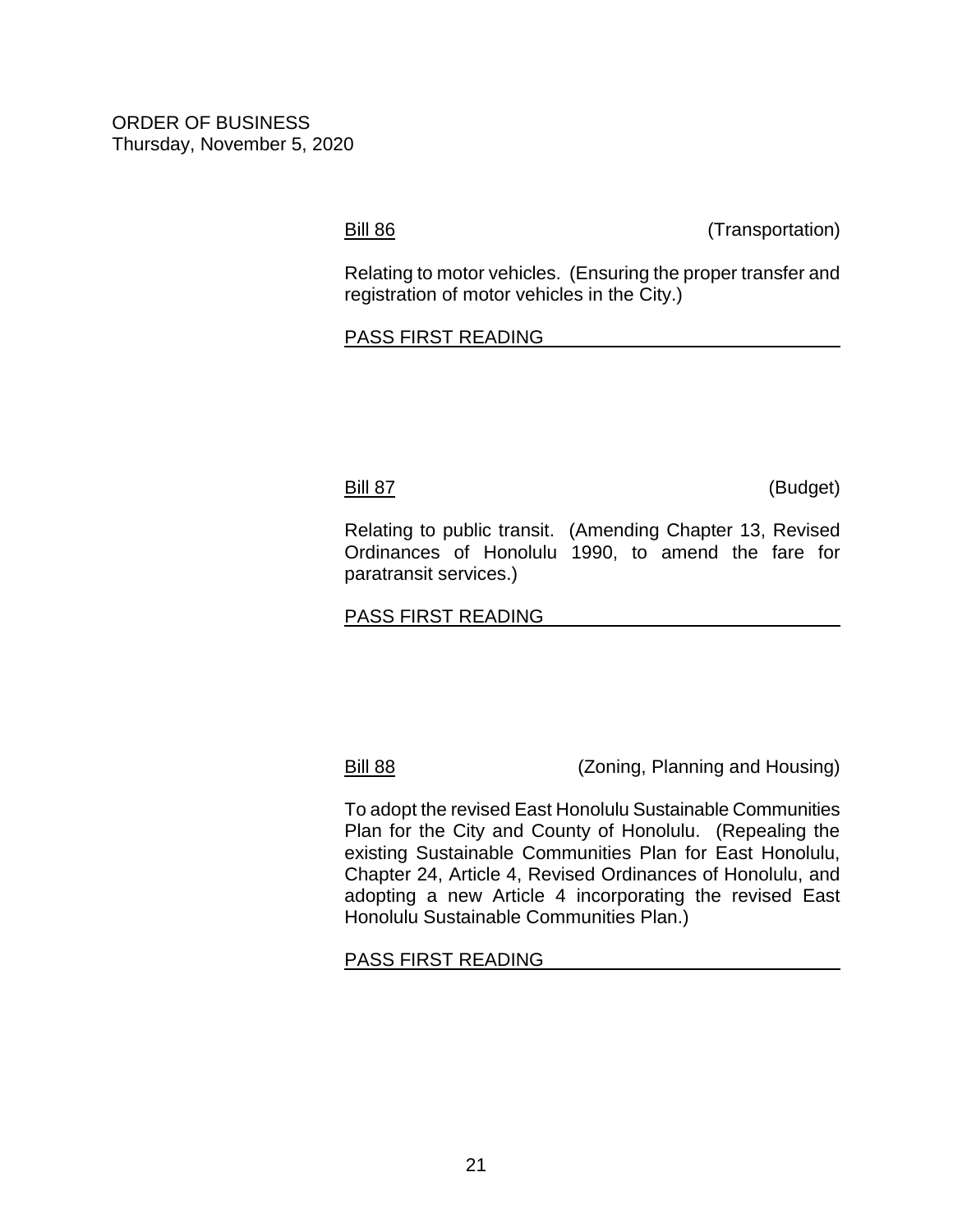[Bill 89](https://hnldoc.ehawaii.gov/hnldoc/document-download?id=8446) (Budget)

Relating to public transit. (Amending Chapter 2, Revised Ordinances of Honolulu 1990, to introduce the City Payment Card as a means to pay fares, fees, and charges for the transportation services, and to amend Chapter 13 to amend the fare structure for the City transit system.)

# PASS FIRST READING

[Bill 90](https://hnldoc.ehawaii.gov/hnldoc/document-download?id=8461) (Zoning, Planning and Housing)

Relating to building permits. (Addressing the processing of building permit applications.)

# PASS FIRST READING

[Bill](https://hnldoc.ehawaii.gov/hnldoc/document-download?id=8465) 91 (Budget)

Relating to public transit. (Amending Chapter 13, Revised Ordinances of Honolulu 1990, establishing a new reduced fare available to eligible individuals with extremely low incomes.)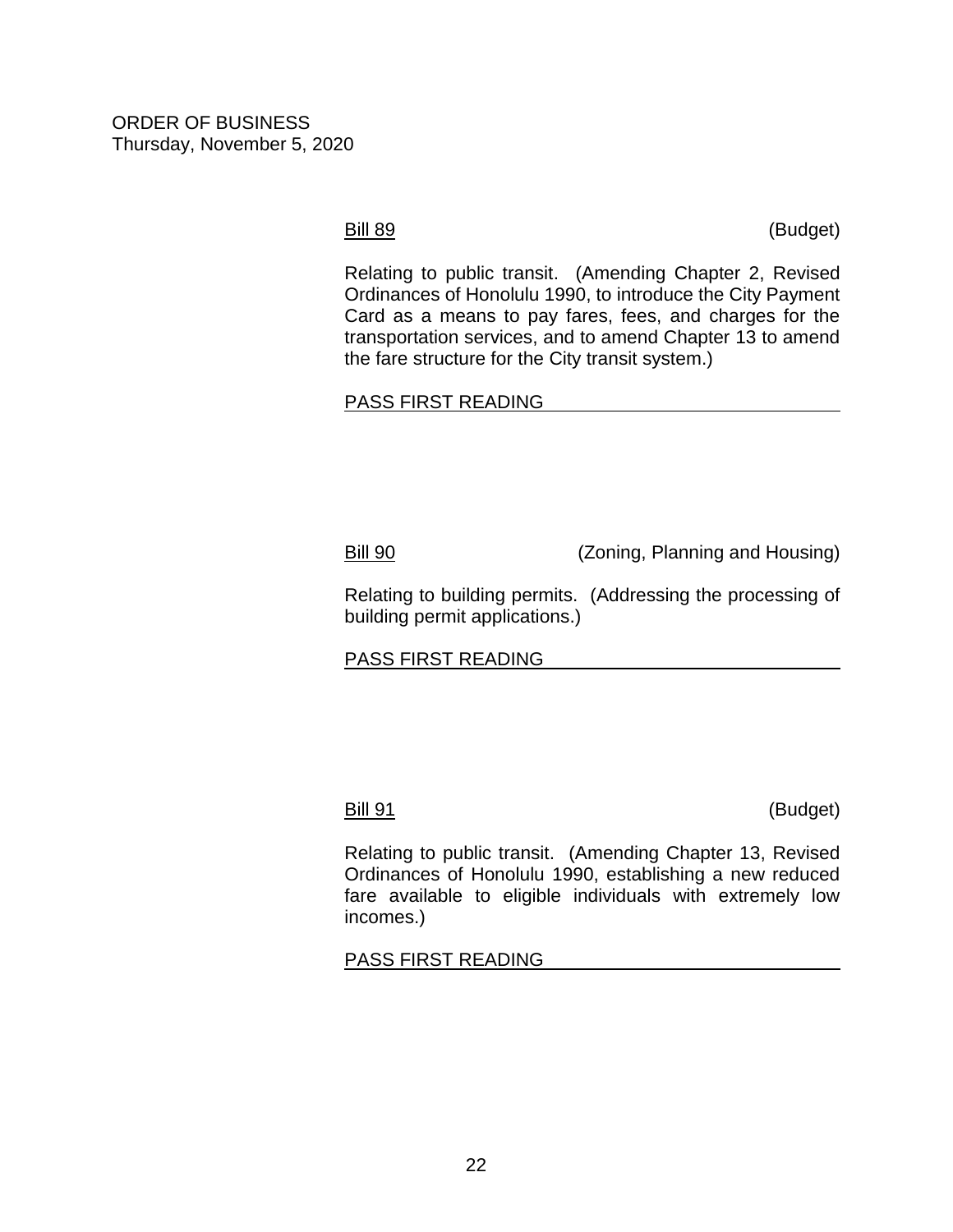# **RESOLUTIONS**

# PARKS, COMMUNITY SERVICES AND INTERGOVERNMENTAL AFFAIRS

### [CR-240](https://hnldoc.ehawaii.gov/hnldoc/document-download?id=7866) [Resolution 20-245](https://hnldoc.ehawaii.gov/hnldoc/document-download?id=7912)

Urging the Governor and Mayor to allow persons of the same household to use parks, beaches, and trails in the City for the duration of the COVID-19 pandemic to protect their mental health and well-being and provide respite to victims of domestic violence.

### FOR ADOPTION

[CR-241](https://hnldoc.ehawaii.gov/hnldoc/document-download?id=8153) [Resolution 20-248](https://hnldoc.ehawaii.gov/hnldoc/document-download?id=7959)

Placing a memorial plaque at Tom Moffatt Waikiki Shell honoring Tom Moffatt.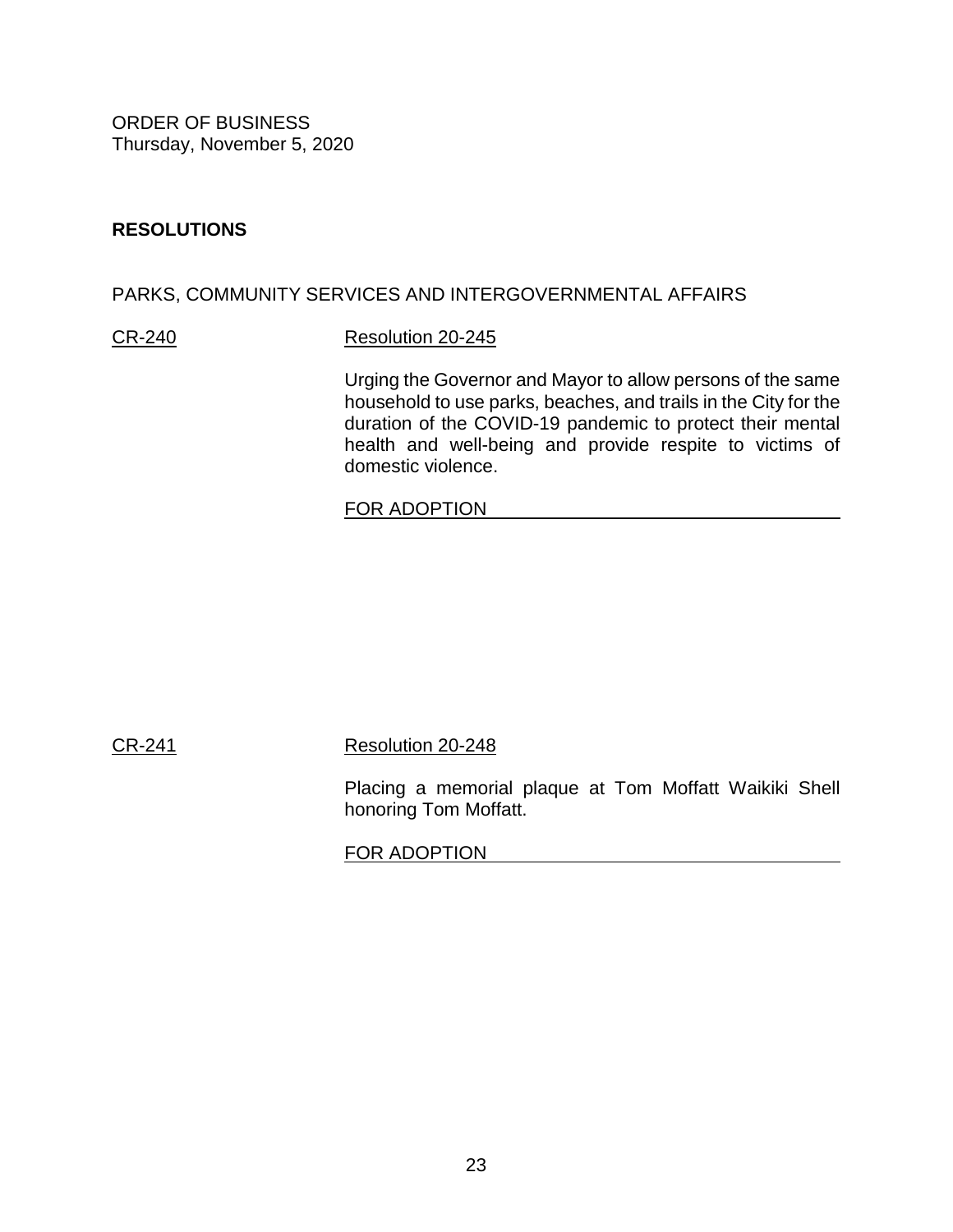# EXECUTIVE MATTERS AND LEGAL AFFAIRS

[\(CR-217](https://hnldoc.ehawaii.gov/hnldoc/document-download?id=7570) adopted 10/7/20)

# [Resolution 20-145, CD1, FD1](https://hnldoc.ehawaii.gov/hnldoc/document-download?id=8094)

Providing for the acquisition of land for public use, to wit: Kuahea Street area emergency repairs, situate at Waiomao, Palolo Valley, Honolulu, Oahu, Hawaii, and determining and declaring the necessity of the acquisition thereof by eminent domain.

(Note: Laid over on 10/7/20 and published on 10/14/20)

# FOR ADOPTION

# [CR-244](https://hnldoc.ehawaii.gov/hnldoc/document-download?id=8156) [Resolution 20-242](https://hnldoc.ehawaii.gov/hnldoc/document-download?id=7823)

Relating to the inclusion in the 2021 Hawaii State Association of Counties legislative package of a proposal that would, in the event of a public health emergency, require the State to provide diagnostic and antibody tests to certain persons at no cost to them and require health insurance coverage for diagnostic and antibody tests.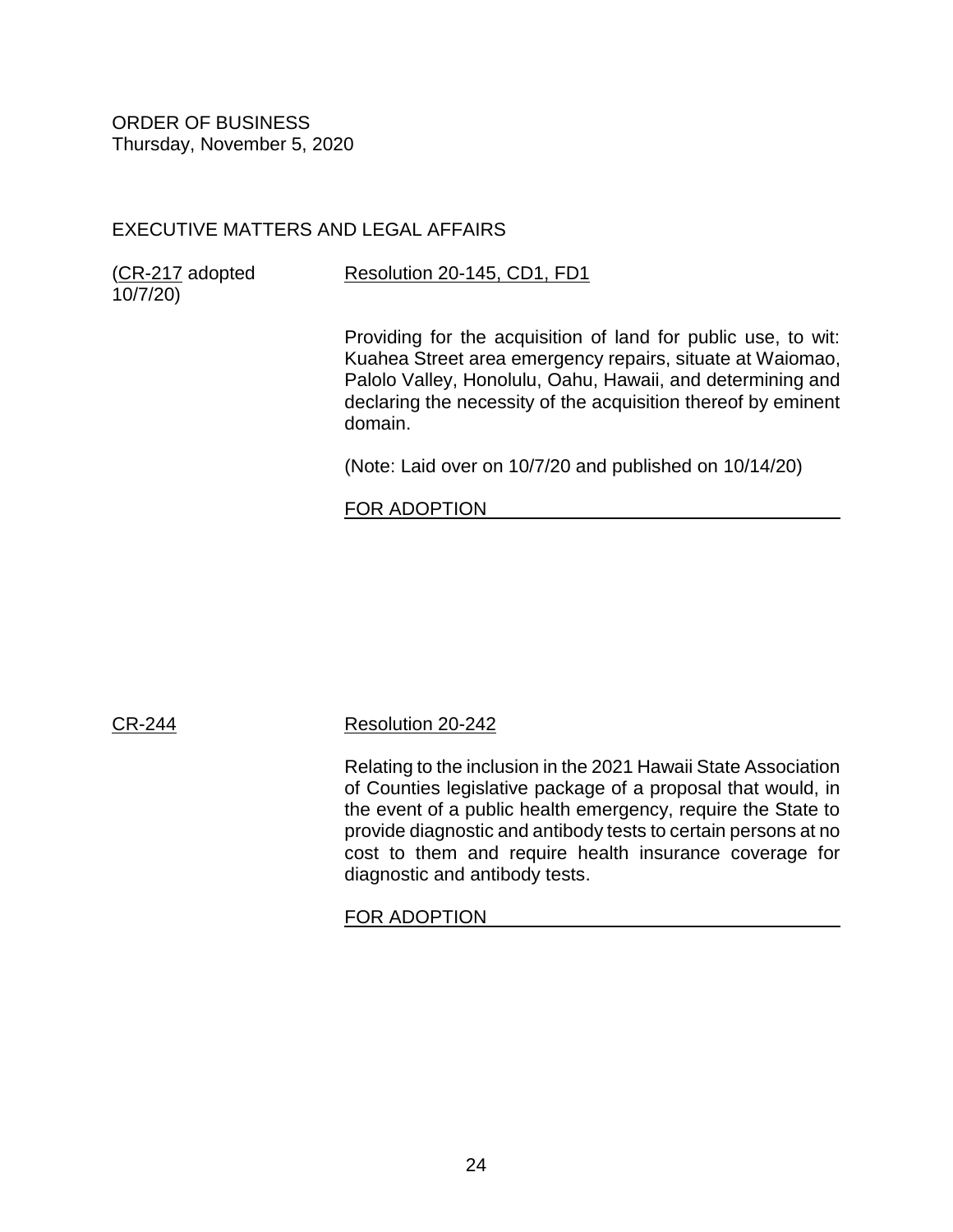EXECUTIVE MATTERS AND LEGAL AFFAIRS (Cont'd.)

[CR-245](https://hnldoc.ehawaii.gov/hnldoc/document-download?id=8157) [Resolution 20-247](https://hnldoc.ehawaii.gov/hnldoc/document-download?id=7950)

Requesting the Legislature to enact legislation requiring the provision of health benefits to State and County employees and retirees using a self-insured model.

FOR ADOPTION

[CR-246](https://hnldoc.ehawaii.gov/hnldoc/document-download?id=8158) [Resolution 20-262](https://hnldoc.ehawaii.gov/hnldoc/document-download?id=8121)

Establishing a City Council policy relating to certain financial incentives requested for projects developed under Section 201H-38 of the Hawaii Revised Statutes.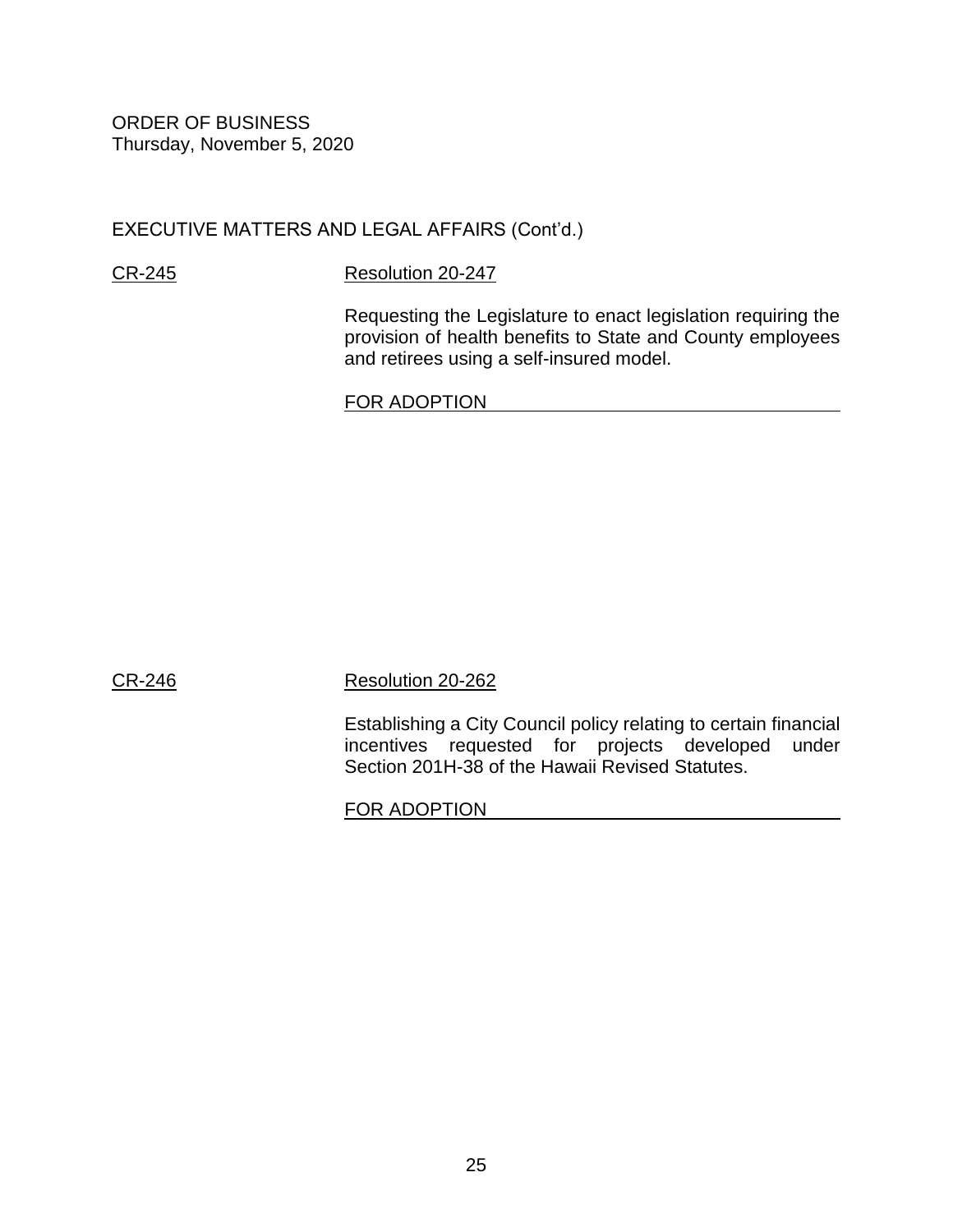# EXECUTIVE MATTERS AND LEGAL AFFAIRS (Cont'd.)

### [CR-247](https://hnldoc.ehawaii.gov/hnldoc/document-download?id=8159) [Resolution 20-271](https://hnldoc.ehawaii.gov/hnldoc/document-download?id=8260)

To request additional funds for Contract No. SC-COR-2000073 to pay for the services of McCorriston Miller Mukai & MacKinnon LLP as Special Counsel for the City and County of Honolulu on behalf of Defendant Keith M. Kaneshiro in a legal action entitled Julie M. Ake v. Keith M. Kaneshiro, et al., Civil No. 19-1-0730-05 BIA (Cir. Ct.)

# FOR ADOPTION

BUDGET

[CR-252](https://hnldoc.ehawaii.gov/hnldoc/document-download?id=8232) [Resolution 20-256](https://hnldoc.ehawaii.gov/hnldoc/document-download?id=8109)

Approving the sale of the residential fee simple interest of 91-1324 Kamahoi Street, within the Ho'akea Subdivision, Ewa, Hawaii, TMK: 9-1-046:007.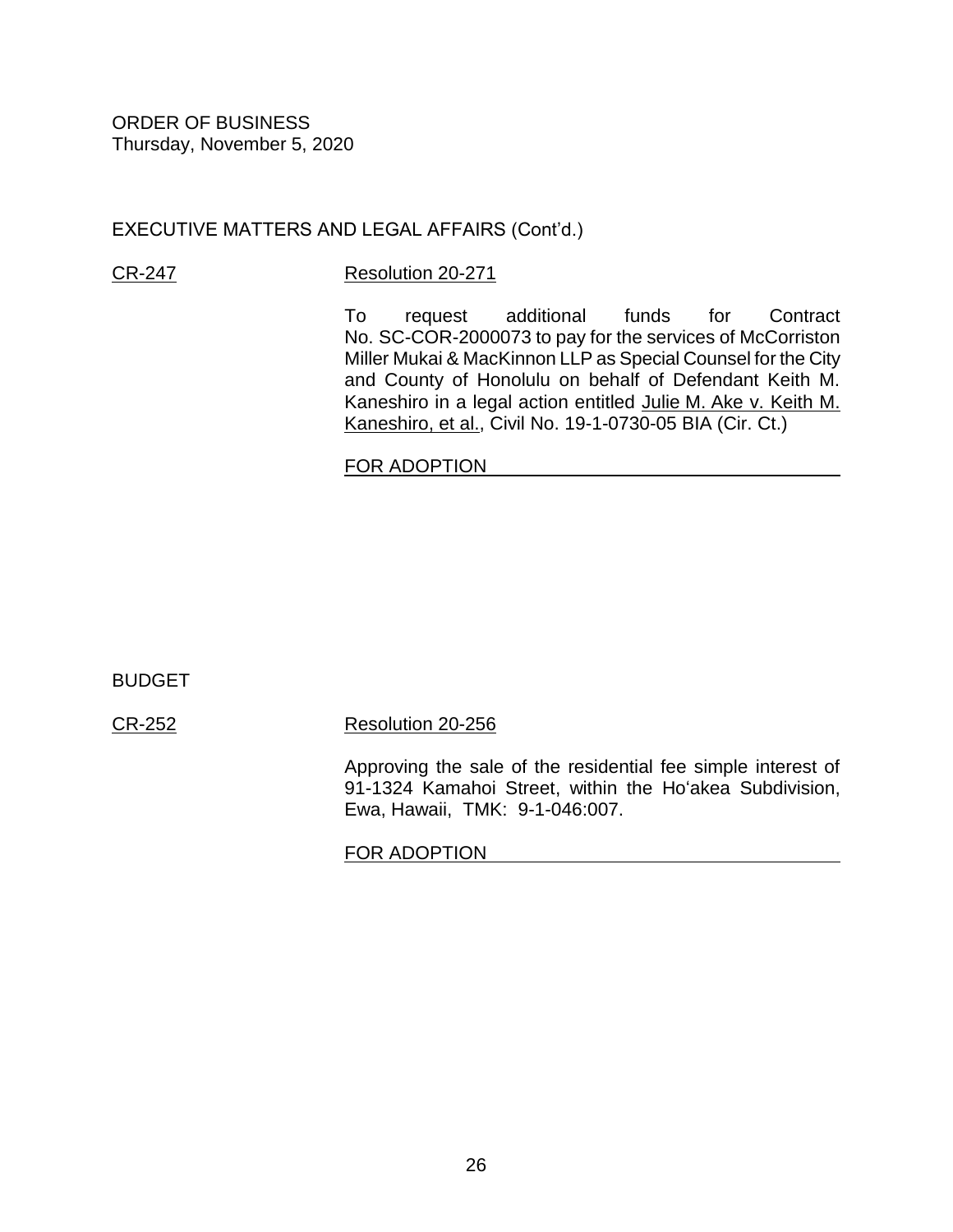BUDGET (Cont'd.)

# [CR-253](https://hnldoc.ehawaii.gov/hnldoc/document-download?id=8234) [Resolution 20-263, CD1](https://hnldoc.ehawaii.gov/hnldoc/document-download?id=8287)

Establishing City policies and priorities for the use of the Grants in Aid Fund.

FOR ADOPTION, AS AMENDED

# PUBLIC INFRASTRUCTURE, TECHNOLOGY AND SUSTAINABILITY

# [CR-258](https://hnldoc.ehawaii.gov/hnldoc/document-download?id=8239) [Resolution 20-261](https://hnldoc.ehawaii.gov/hnldoc/document-download?id=8119)

Urging the City Administration to undertake mediation with interested property owners for the acquisition of their properties for public use and emergency repairs to address issues and infrastructure damage related to slow-moving landslides occurring in Palolo Valley along Waiomao Road, Kuahea Street, and Kuahea Place.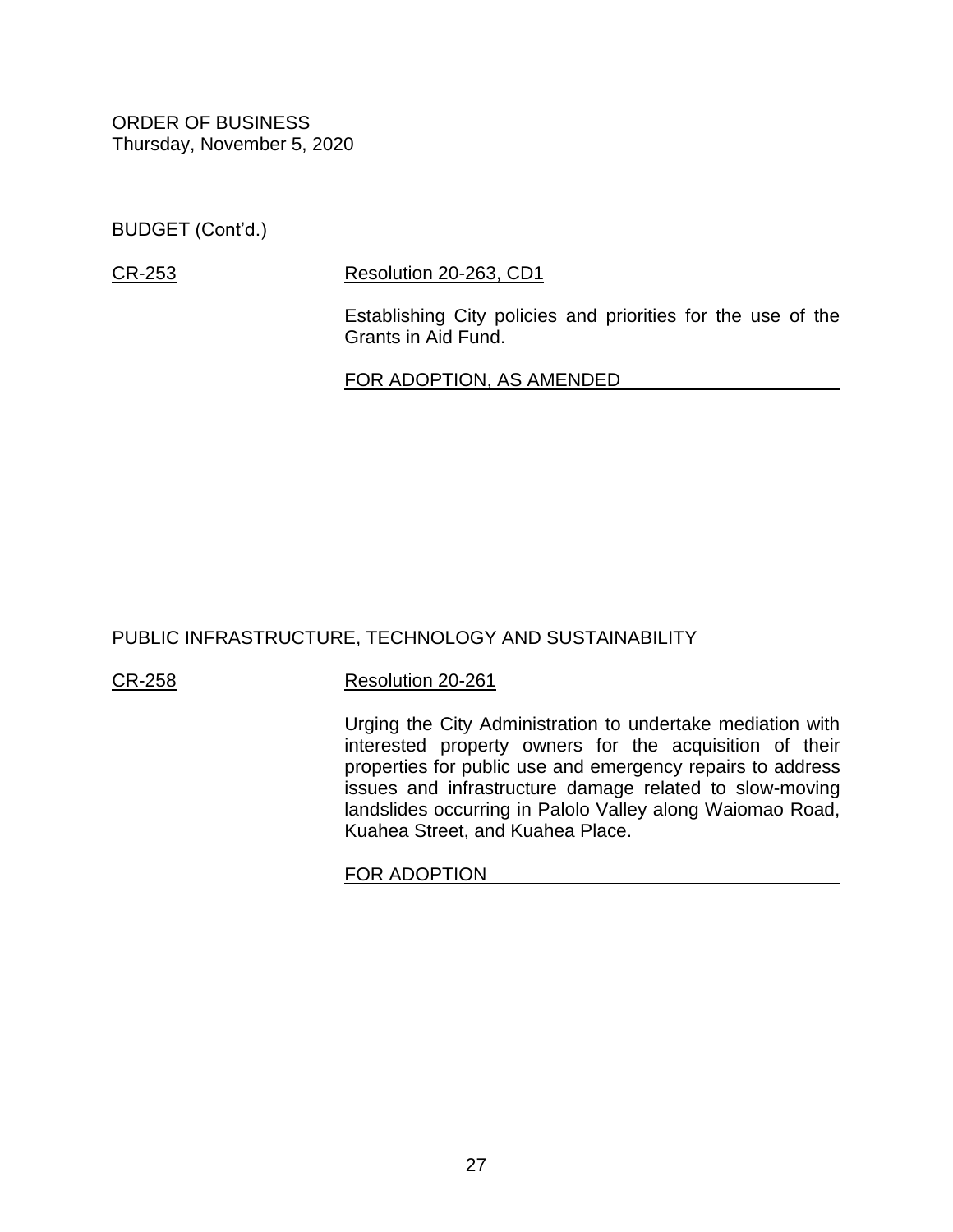# ECONOMIC ASSISTANCE AND REVITALIZATION

### [CR-259](https://hnldoc.ehawaii.gov/hnldoc/document-download?id=8240) [Resolution 20-266](https://hnldoc.ehawaii.gov/hnldoc/document-download?id=8151)

Supporting the second interim report of the Select Committee on Economic Assistance and Revitalization's Stakeholder Advisory Group.

### FOR ADOPTION

# ZONING, PLANNING AND HOUSING

# [CR-269](https://hnldoc.ehawaii.gov/hnldoc/document-download?id=8271) [Resolution 20-251, CD1](https://hnldoc.ehawaii.gov/hnldoc/document-download?id=8451)

Granting exemptions from certain requirements relating to the Hawaii Public Housing Authority Affordable Housing Development at 1002 North School Street, Kapalama, Oahu, Hawaii, Tax Map Key 1-6-009: 003 (por.). (Applicant: Retirement Housing Foundation) (Deadline: 11/15/20)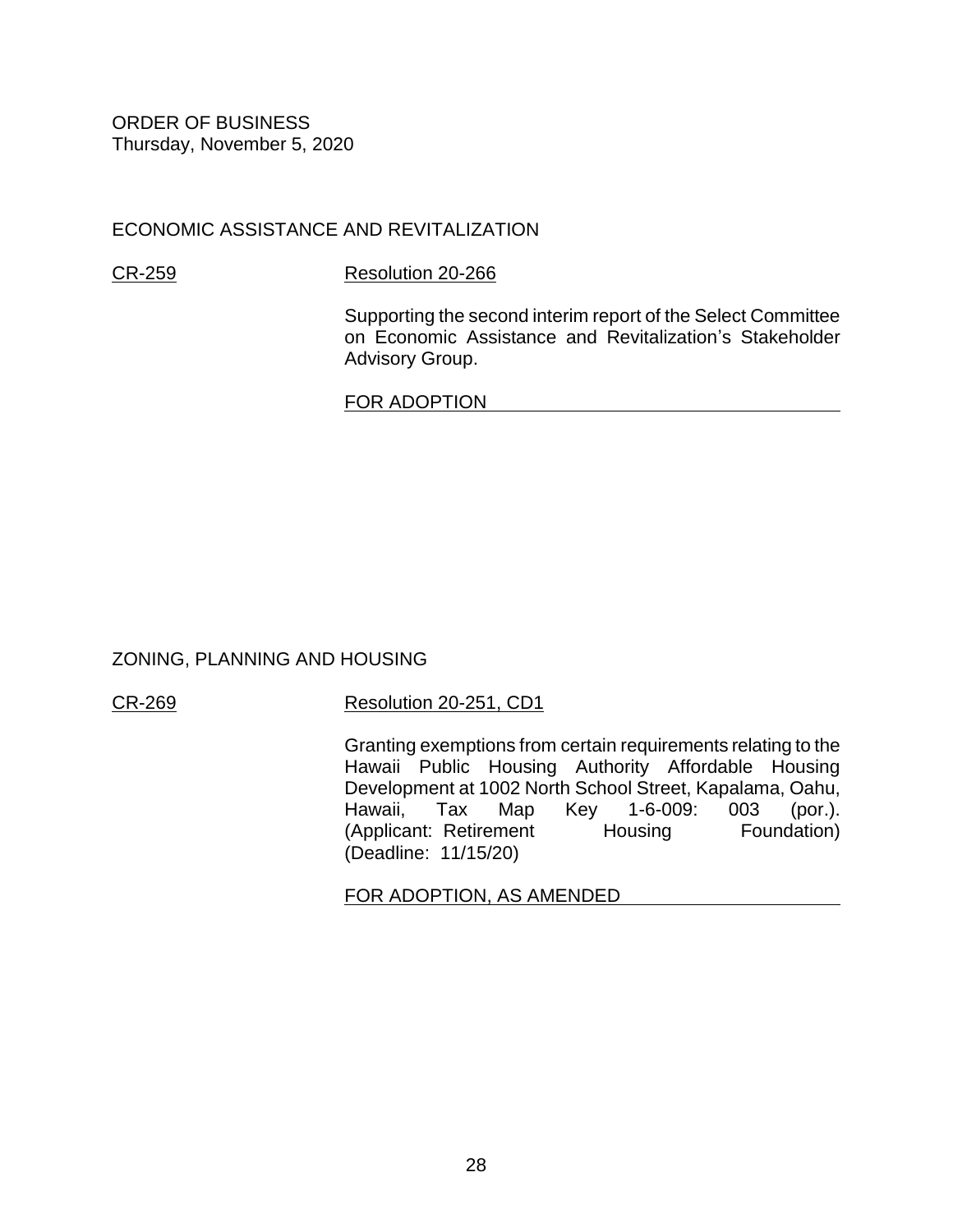ZONING, PLANNING AND HOUSING (Cont'd.)

## [CR-263](https://hnldoc.ehawaii.gov/hnldoc/document-download?id=8265) [Resolution 20-265](https://hnldoc.ehawaii.gov/hnldoc/document-download?id=8143)

Proposing an amendment to Chapter 21, Revised Ordinance of Honolulu 1990 (the Land Use Ordinance), relating to detached dwellings.

FOR ADOPTION

[CR-270](https://hnldoc.ehawaii.gov/hnldoc/document-download?id=8272) [Resolution 20-270, CD1](https://hnldoc.ehawaii.gov/hnldoc/document-download?id=8452)

Authorizing exemptions from certain requirements relating to the residences at Bishop Place Affordable Housing Project at Honolulu, Oahu, Hawaii, Tax Map Keys 2-1-010: 015, 021 to 024, and 032. (Applicant: Douglas Emmett Management LLC) (Deadline: 11/30/20)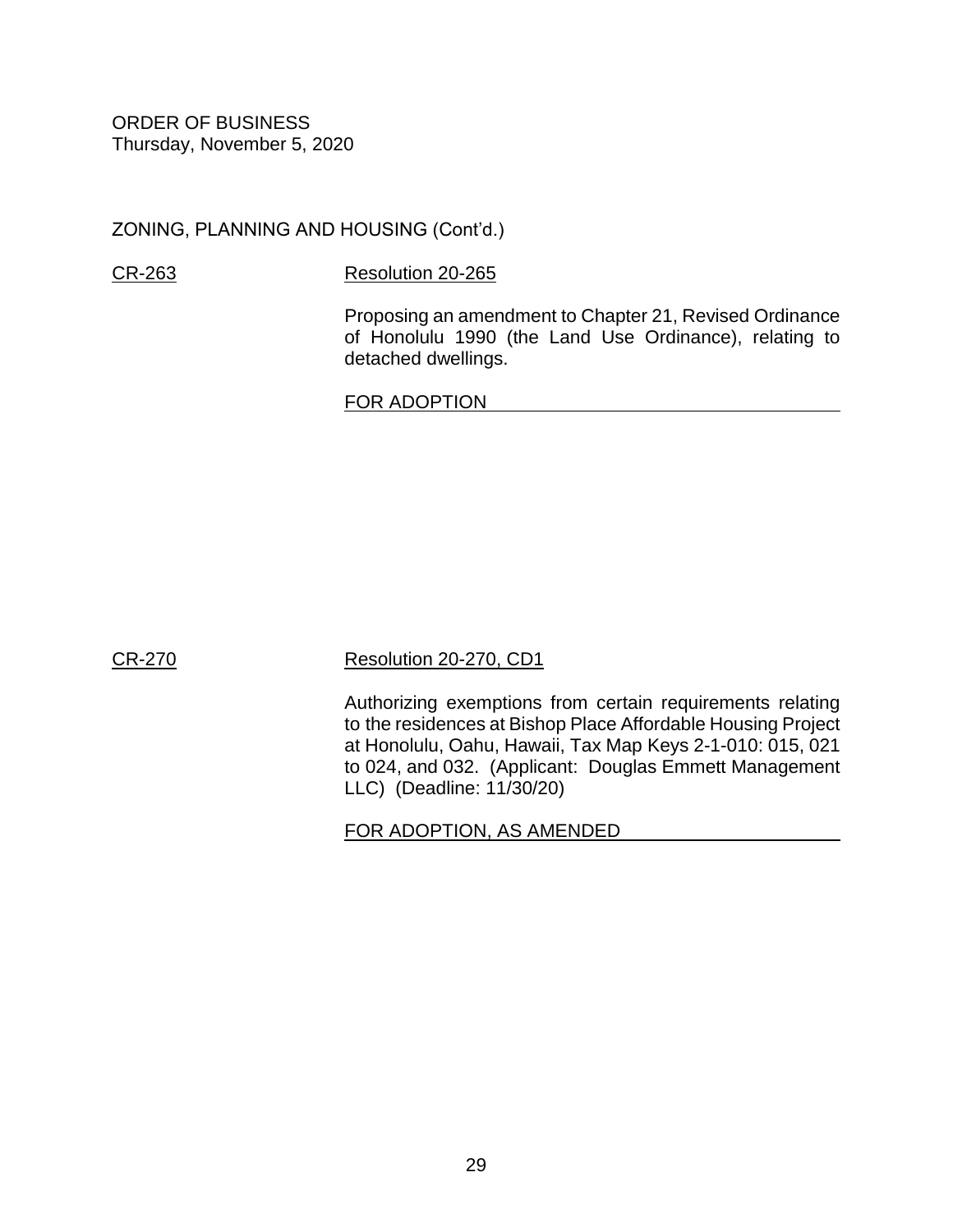ZONING, PLANNING AND HOUSING (Cont'd.)

# [CR-271](https://hnldoc.ehawaii.gov/hnldoc/document-download?id=8443) [Resolution 20-272, CD1](https://hnldoc.ehawaii.gov/hnldoc/document-download?id=8453)

Authorizing exemptions from certain requirements relating to the Kapolei Parkway Mixed-Use Affordable Rental Housing Project at Honouliuli, Ewa, Oahu, Hawaii, Tax Map Key 9-1-160: 018 (por). (Applicant: Kobayashi Group, LLC) (Deadline: 12/4/20)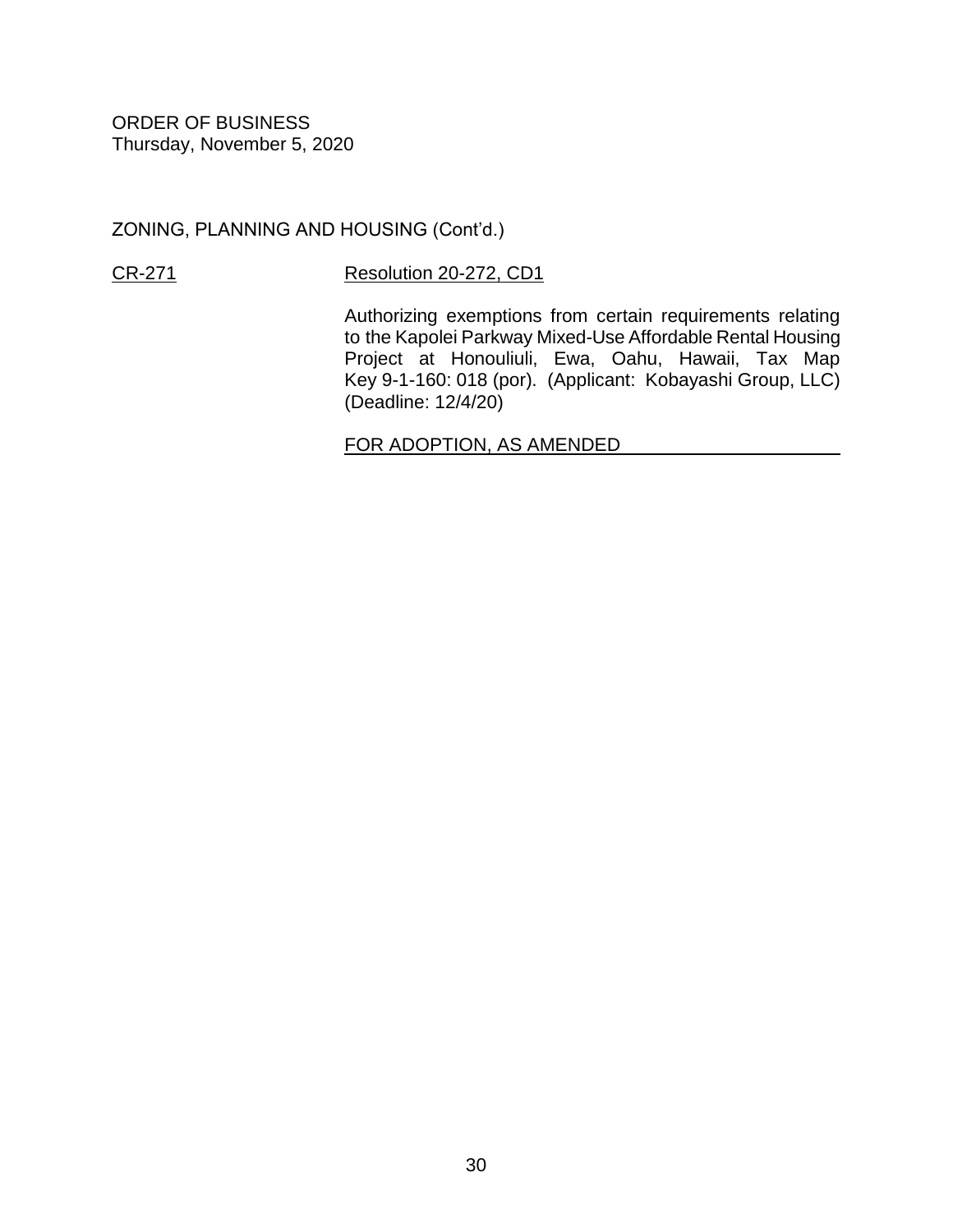# **BALANCE OF COMMITTEE REPORTS**

[ZHCR-260](https://hnldoc.ehawaii.gov/hnldoc/document-download?id=8241) Granting a 120-day extension of time for [Bill 2 \(2019\), CD1](https://hnldoc.ehawaii.gov/hnldoc/document-download?id=772) -Relating to Interim Planned Development Permits for transitoriented development within close proximity to future rail stations. (Deadline: 11/29/20 + 120 days)

FOR ADOPTION

**UNFINISHED BUSINESS**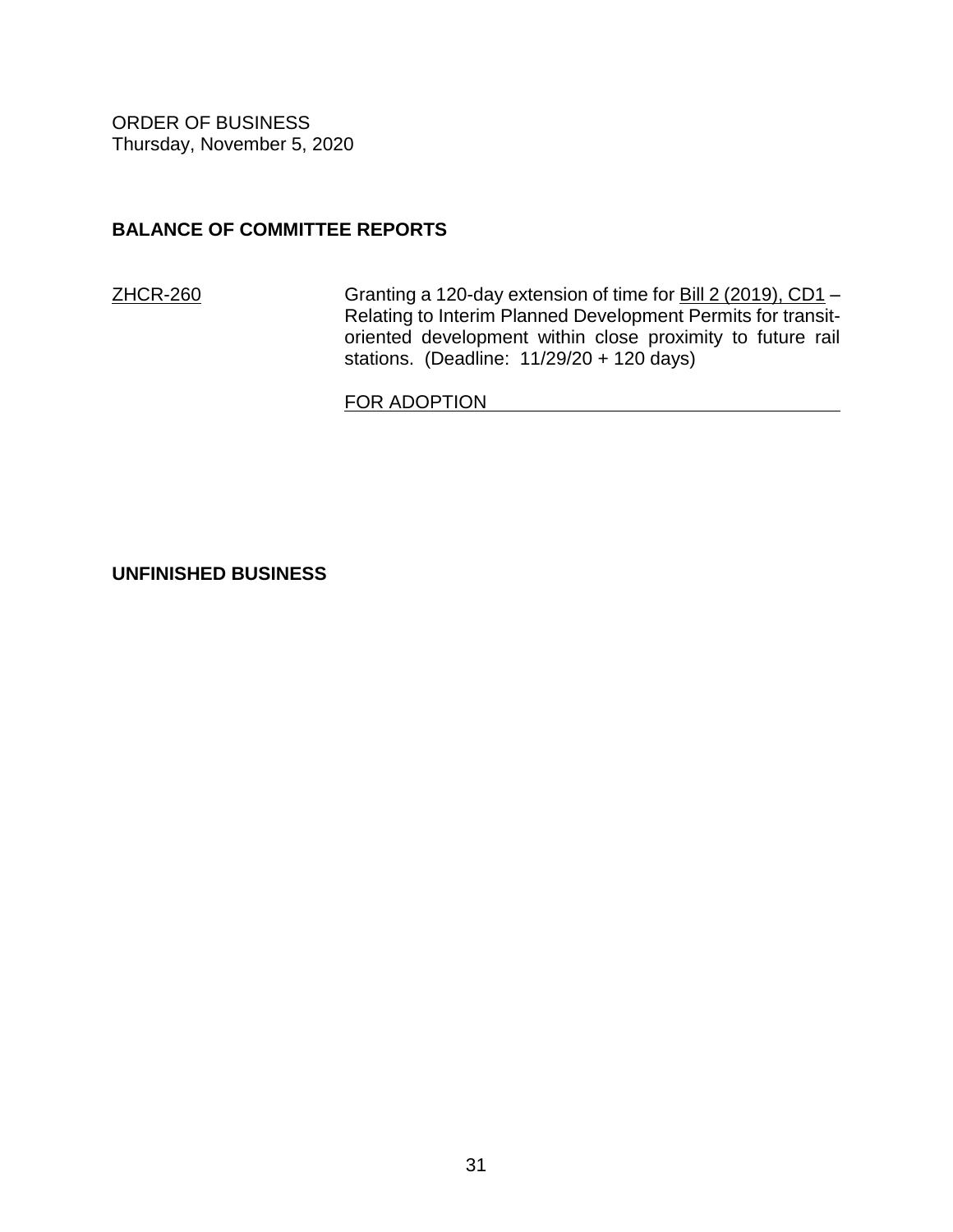# **NEW BUSINESS**

[Resolution 20-260](https://hnldoc.ehawaii.gov/hnldoc/document-download?id=8118)

Accepting a gift to the City from the Honolulu Firefighters Foundation.

FOR ACTION **FOR ACTION** 

[Resolution 20-287](https://hnldoc.ehawaii.gov/hnldoc/document-download?id=8338)

Accepting a gift to the City from the Consulate General of the Republic of Korea, Honolulu.

FOR ACTION **FOR ACTION** 

[Resolution 20-239](https://hnldoc.ehawaii.gov/hnldoc/document-download?id=7763)

Urging the City Administration to identify and designate Cityowned lands for urban agriculture activities.

FOR ACTION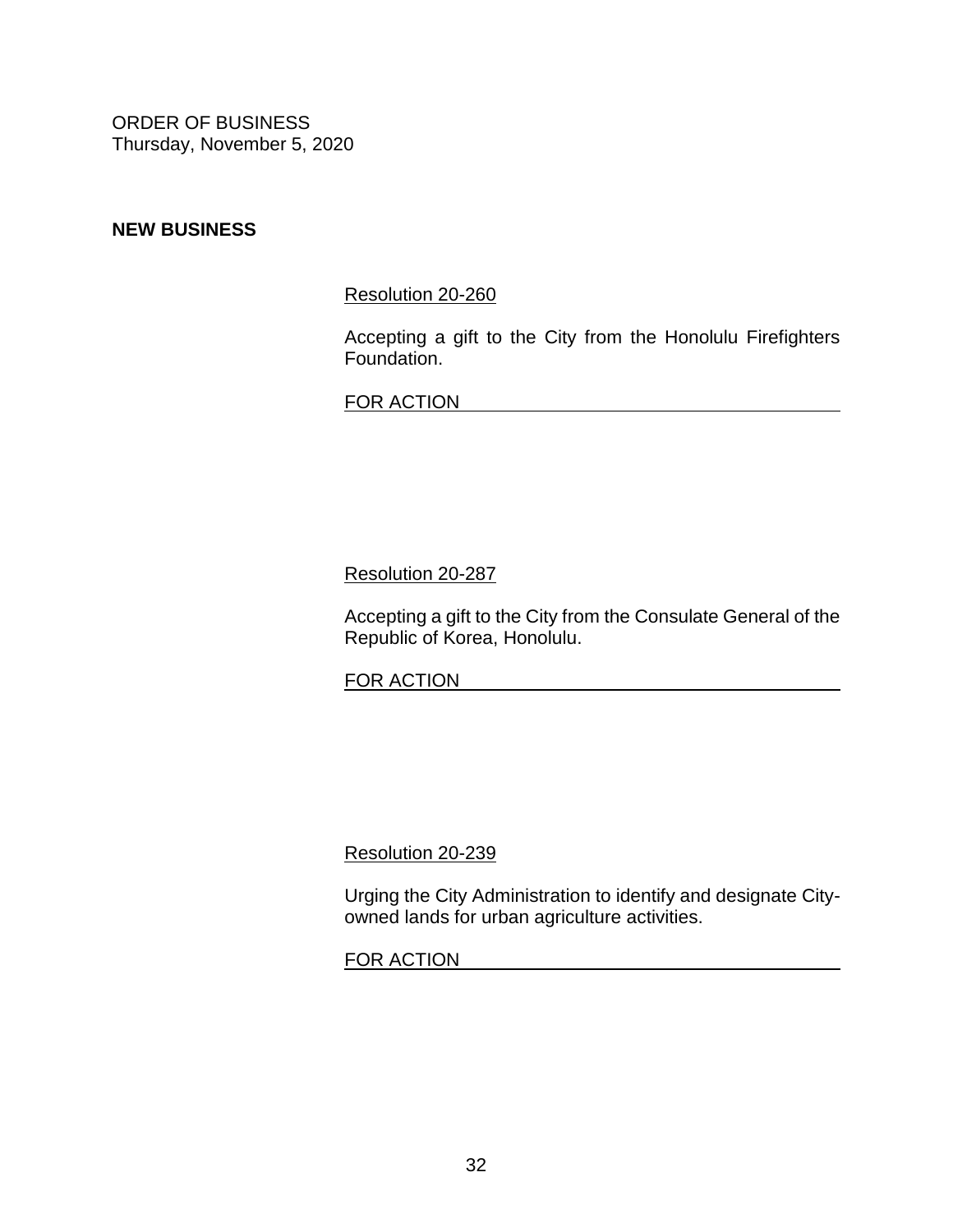[Resolution 20-244](https://hnldoc.ehawaii.gov/hnldoc/document-download?id=7911)

Urging the Governor to support and promote businesses in Hawaii's cottage food program.

FOR ACTION

[Resolution 20-267](https://hnldoc.ehawaii.gov/hnldoc/document-download?id=8171)

Granting the Acting City Auditor's request for an extension of time to complete the performance audits of the Honolulu Police Department and Department of the Prosecuting Attorney requested by Resolution 19-255.

FOR ACTION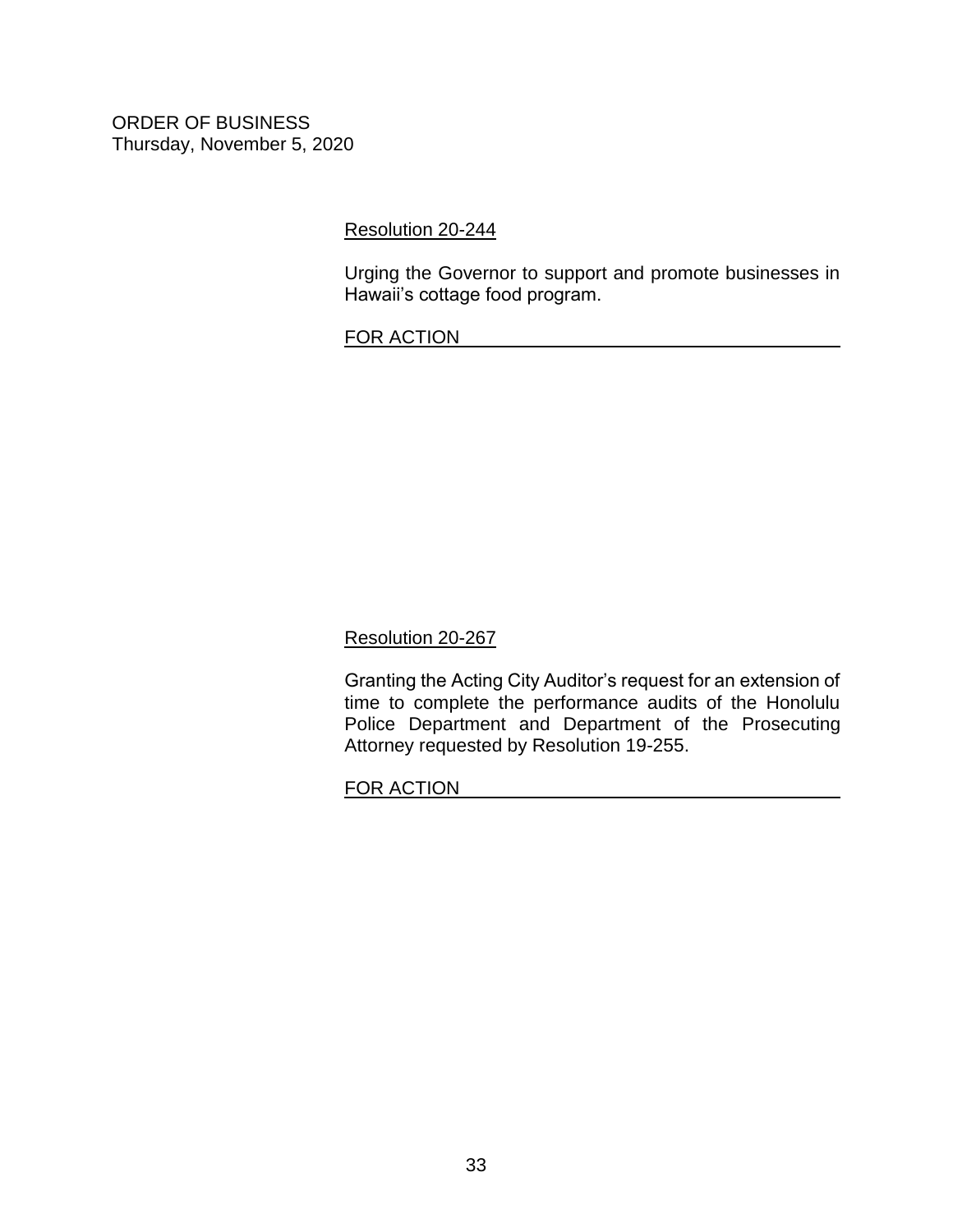### [Resolution 20-268](https://hnldoc.ehawaii.gov/hnldoc/document-download?id=8184)

Urging Hawaii's congressional delegation to advocate for an extension of the deadline to utilize Coronavirus Aid, Relief, and Economic Security ("CARES") Act funding and to provide additional funding for COVID-19 response and relief efforts.

### FOR ACTION

[Resolution 20-268, Proposed FD1](https://hnldoc.ehawaii.gov/hnldoc/document-download?id=8397) (Submitted by Councilmember Menor)

# [Resolution 20-269](https://hnldoc.ehawaii.gov/hnldoc/document-download?id=8185)

Approving the granting of Easements E-1, E-2 and E-3 to Hawaiian Electric Company, Inc. and Hawaiian Telcom across the Mailiili Drainage Channel (TMK: 8-6-013:009).

# FOR ACTION

[Resolution 20-269, Proposed FD1](https://hnldoc.ehawaii.gov/hnldoc/document-download?id=8469) (Submitted by Councilmember Fukunaga)

Approving the granting of Easements E-1 and E-2 to Hawaiian Electric Company, Inc. and Hawaiian Telcom, and the granting of easement E-3 to Hawaiian Electric Company, Inc., across the Mailiilii Drainage Channel (TMK: 8-6-013:009).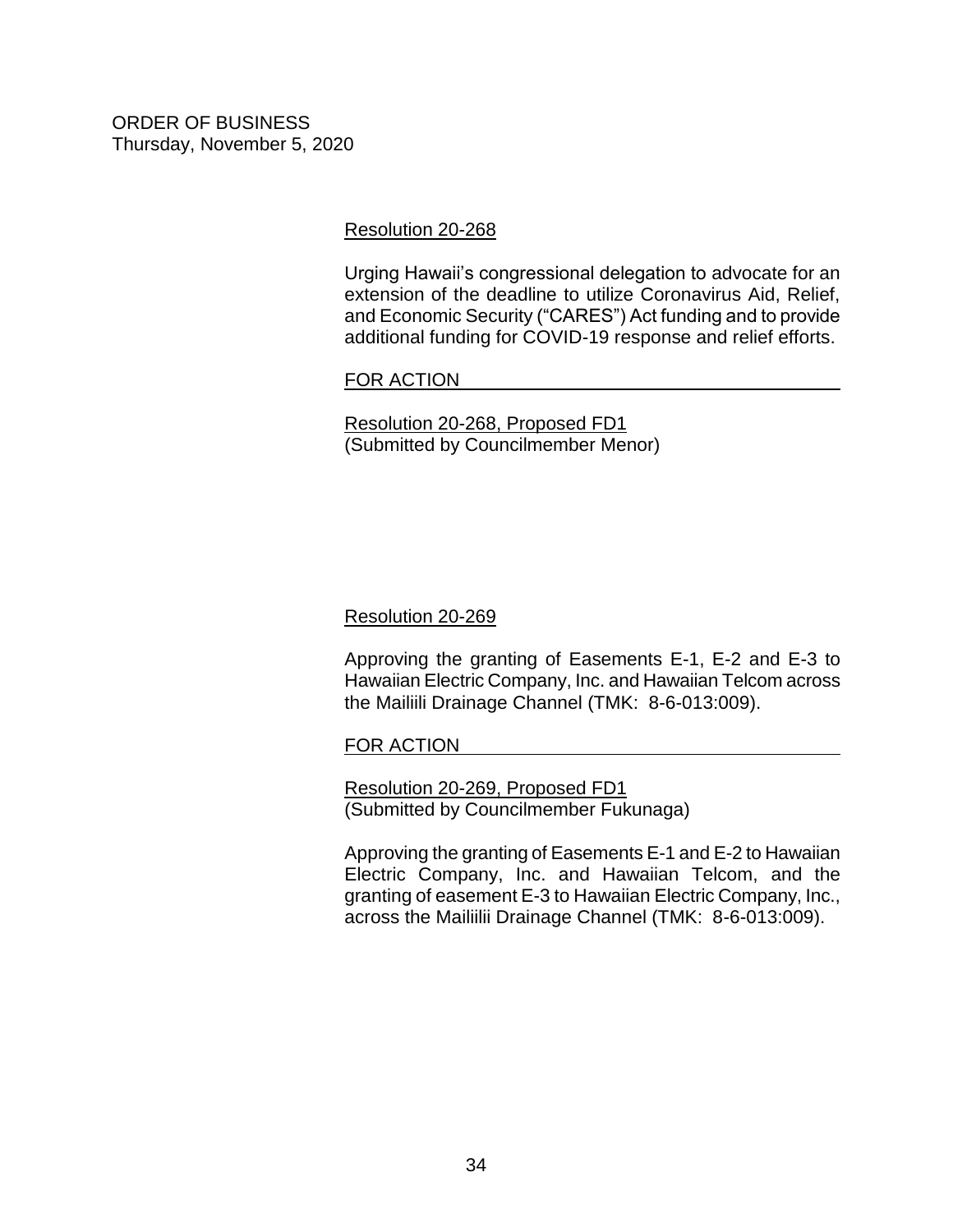### [Resolution 20-286](https://hnldoc.ehawaii.gov/hnldoc/document-download?id=8331)

Amendment to Easements 4556, 3464 and 1541 to Hawaiian Electric Company, Inc. to expand its existing easements within various City-owned parks located in Mililani, Oahu, Hawaii. Tax Map Key Nos.: 9-5-001-068, 9-5-048-049 and 9-4-005-041.

### FOR ACTION

[Resolution 20-286, Proposed FD1](https://hnldoc.ehawaii.gov/hnldoc/document-download?id=8457) (Submitted by Councilmember Fukunaga)

Approving amendments to Easements 4556-1, 3474-1, and 1541-1 granted to Hawaiian Electric Company, Inc. to expand its existing easements within various City-owned parks located in Mililani, Oahu, Hawaii, Tax Map Key Nos.: 9-5-001:068, 9-5-048:049, and 9-4-005:041.

# [Resolution 20-288](https://hnldoc.ehawaii.gov/hnldoc/document-download?id=8364)

Urging all branches of the governments of the State of Hawaii and the City and County of Honolulu to take and establish emergency measures to protect commercial tenants.

# FOR ACTION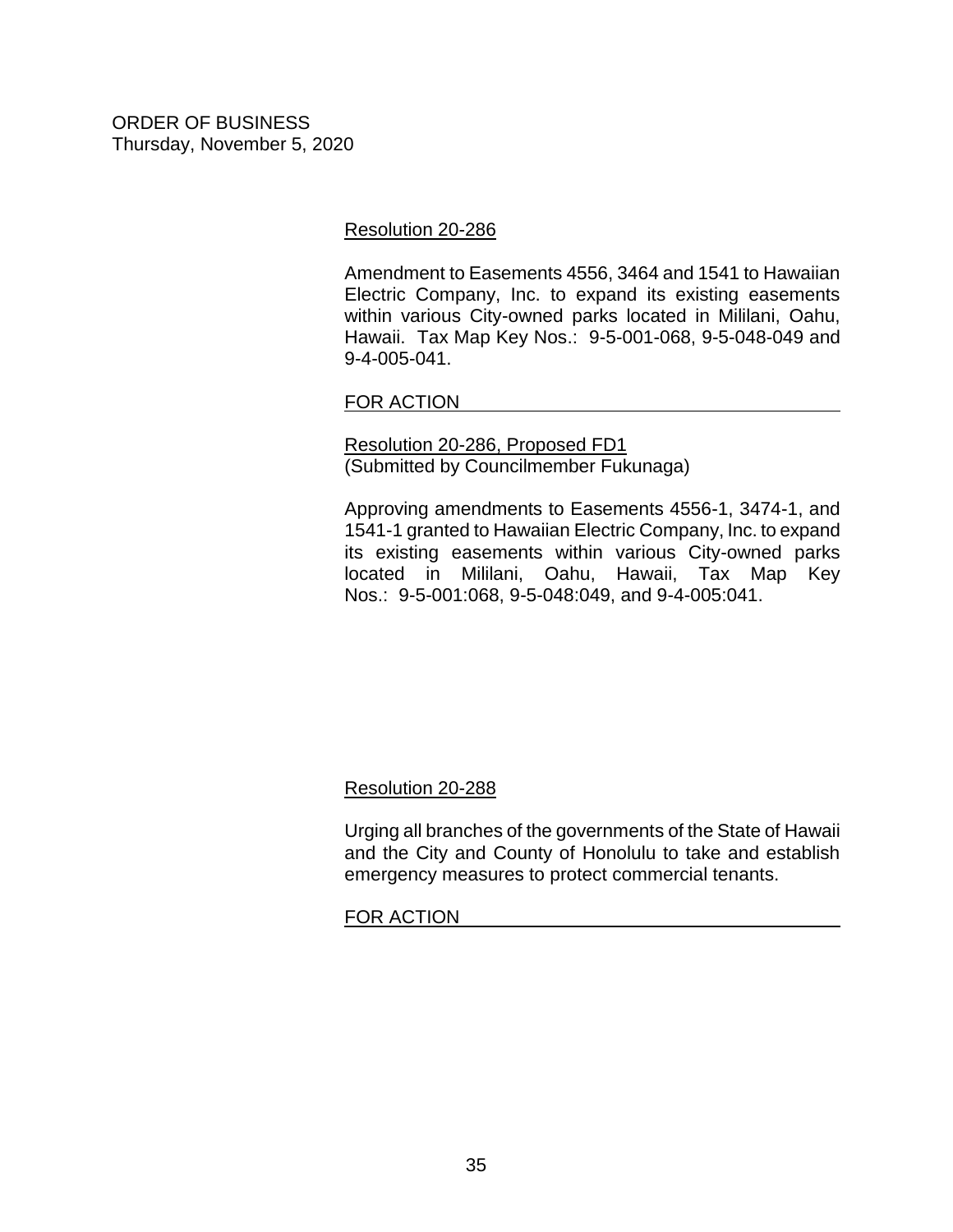## [Resolution 20-295](https://hnldoc.ehawaii.gov/hnldoc/document-download?id=8471)

Relating to the 2021 Hawaii State Association of Counties legislative package.

# FOR ACTION

# [Resolution 20-296](https://hnldoc.ehawaii.gov/hnldoc/document-download?id=8472)

Urging the hotel industry to work with hotel employees to address return to work procedures to ensure a fair and equitable right to recall for hotel employees who have lost their jobs due to the COVID-19 pandemic and establish comprehensive safety and protective equipment standards to ensure safe working conditions for these employees and hotel guests.

# FOR ACTION

#### [Communication M-755](https://hnldoc.ehawaii.gov/hnldoc/document-download?id=8389)

From Iris Kahaulelio, requesting a 90-day extension of time on [Bill 18,](https://hnldoc.ehawaii.gov/hnldoc/document-download?id=5806) to rezone land situated at Waialua, Oahu, Hawaii. (Deadline: 12/23/20 + 90 days)

#### FOR ACTION